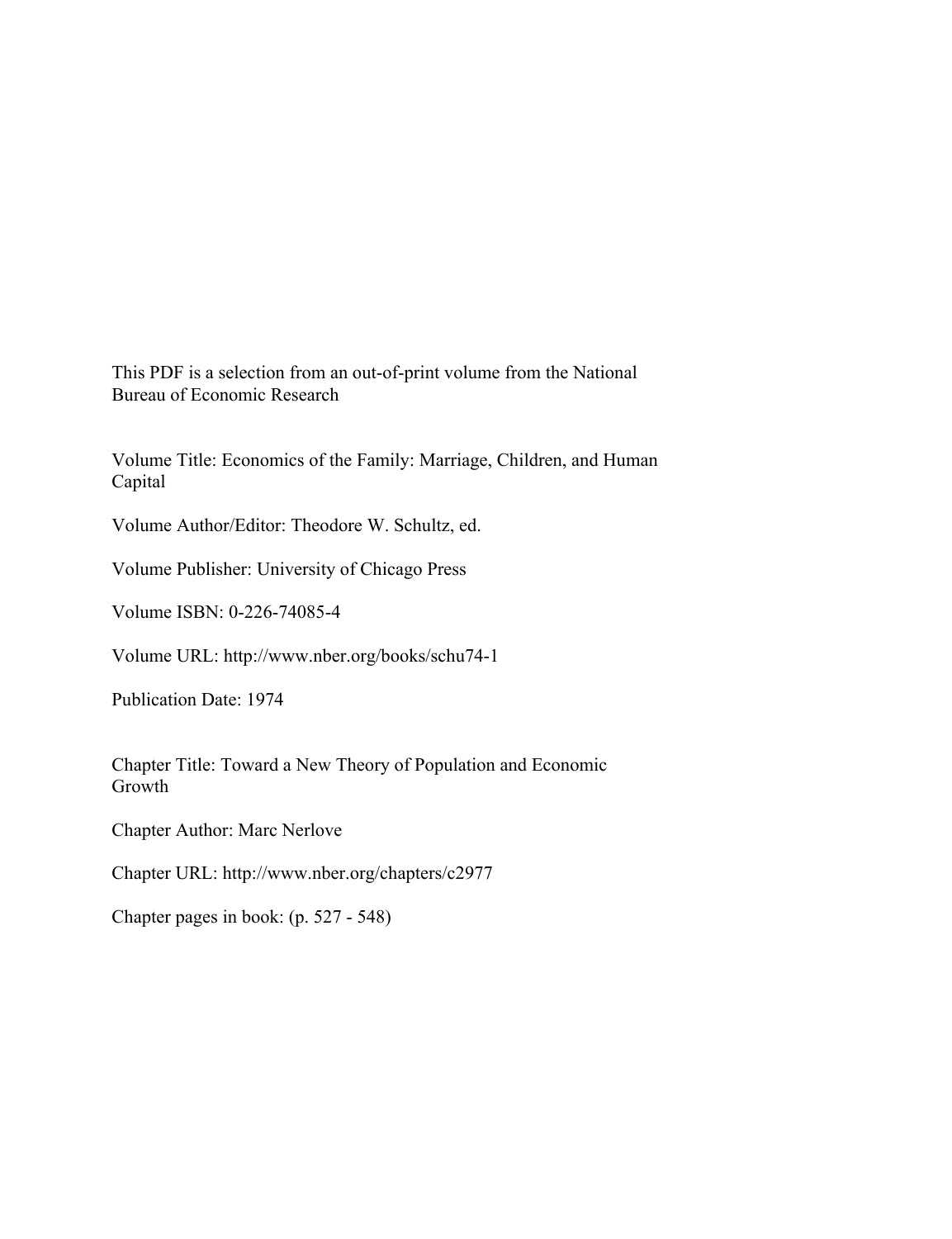# Toward a New Theory of Population and Economic Growth

# Marc Nerlove

University of Chicago

It is somewhat unusual to begin the treatment of a subject with a warning against attaching too much importance to it; but in the case of economics, such an injunction is quite as much needed as explanation and emphasis of the importance it really has. It is characteristic of the age in which we live to think too much in terms of economics, to see things too predominantly in their economic aspect.. . . There is no more important prerequisite to clear thinking in regard to economics itself than is recognition of its limited place among human interests at large. {FRANK H. KNIGHT, 1933 (1965)]

### 1. Introduction: Maithus Revised

Malthus, in essays published in 1798 and 1830, and the classical economists combined a very simple model of family decision making procreation without bound except possibly by "a foresight of the difficulties attending the rearing of a family. . . and the actual distresses of some of the lower classes, by which they are disabled from giving the proper food and attention to their children" (Malthus 1970, p. 89) with an equally simple model of the operation of the economy. According to the latter, a high level of capital accumulation induced by a high level of profits—representing the difference between output and the rent of land (natural resources) and wages—permitted a continual increase in output and population, albeit at the cost of resort to land of increasingly

I am indebted to Gary S. Becker, Glen Cain, Richard B. Freeman, Margaret C. Reid, and T. W. Schultz for discussions concerning the subject of this paper and for comments on a related paper. Virginia Thurner contributed valuable editorial advice. This research was supported by a grant from the Rockefeller Foundation to the University of Chicago for the study of the economics of population and family decision making.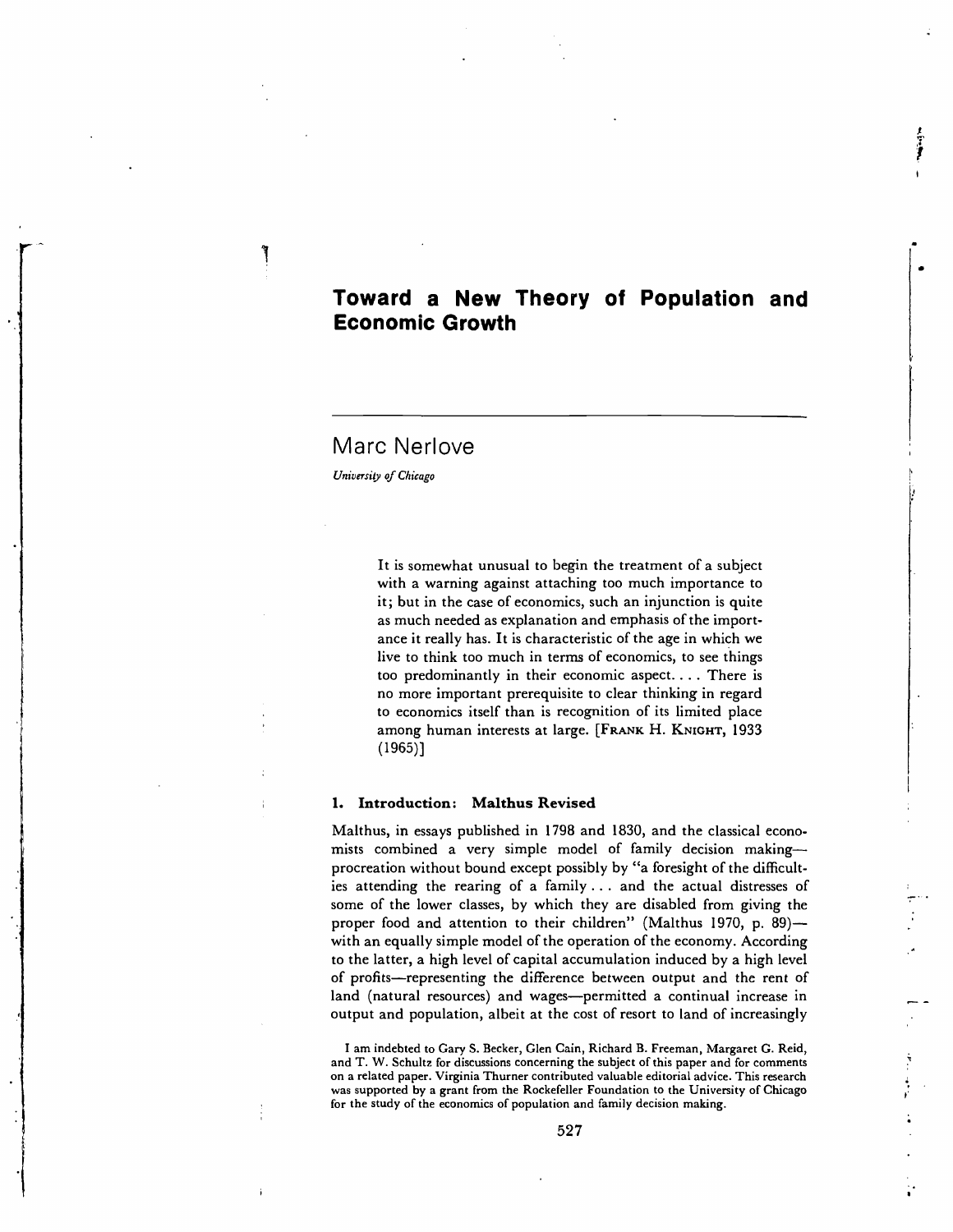poorer quality; it did not, as the result of the model of family decisionmaking, lead to a rising standard of living for most people. Thus, the classical economists achieved a very simple model of economic growth and development (Baumol 1970, pp. 13—21). Modern growth theorists in the tradition of Solow (1956) and Swan (1956) have developed theories of economic growth based on far more elaborate theories of the economy, but few theories of population growth and family decision making have gone much beyond the Malthusian model (Pitchford 1973, pp. 1—10). Although natural-resource constraints may be readily incorporated through the device of diminishing returns to scale in the variable factors (Swan 1956, pp. 340—42), it is a constant proportional rate of population growth, perhaps aided and abetted by exogenous technological progress, that essentially drives the mechanism. Discussions of the optimal rates of population growth or level of population do often attempt to integrate an endogenously determined population in the model. But none, to my knowledge, have examined the feedback from changes in the economy and changes in the relative prices and costs which families face when they decide how many children they will have and what they will invest in those children's health, nutrition, or education, although Pitchford (1973) does discuss the costs of and returns to population control at the macro level.

In recent years, the recognition, crucial to the understanding of longterm growth, that much investment which occurs in the economy is made in human beings rather than in physical capital and that fertility itself is shaped in important ways by economic considerations has led to renewed interest in the economics of the household decisions. In that type of unit, not only decisions about fertility, but also those related to investments in human capital, consumption and savings, migration, laborforce participation, and, in a sense, marriage itself, are made.

With this in mind, in Section 2 I briefly and critically describe the fundamental elements of the largely static theory of household production and choice. This theory was developed in its modern form by Gary Becker (1965) and others, but most of its essentials originated in the much earlier work of Margaret Reid (1934), and it owes a good deal to Wesley Mitchell's seminal observations in his essay (1912) on "The Backward Art of Spending Money." Section 3 concludes this paper with some speculations on how the "new home economics" may be integrated in a theory of economic growth and development through an understanding of the way in which investment in human capital increases the value of human time and thus changes over time the resource constraints and the relative costs and prices which "households" face in their decisions on the number and quality of children they attempt to produce. The question as to whether this constitutes a true economic explanation of the so-called demographic transition, and thus a revision of the Malthusian tradition, is basically an empirical one and is left open.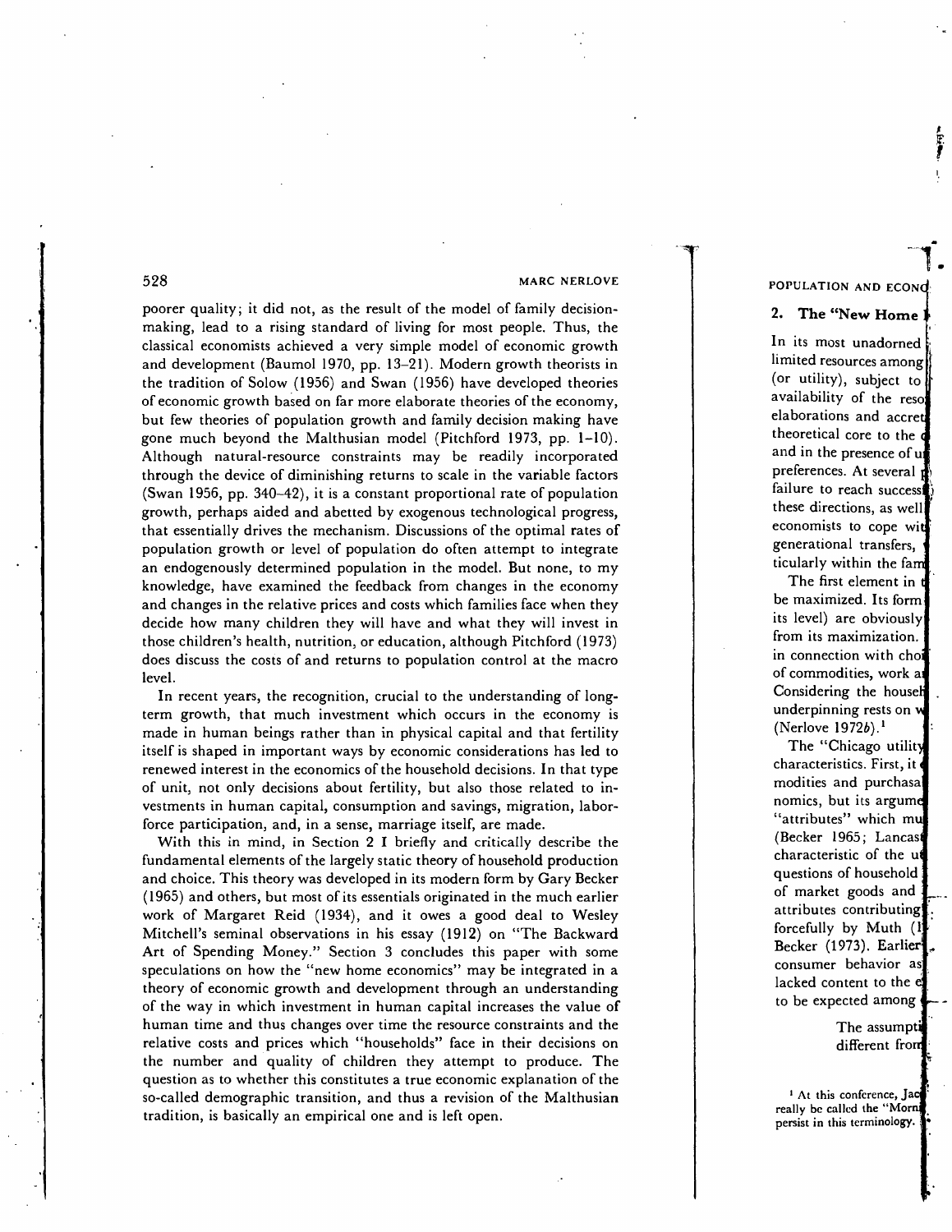## 2. The "New Home Economics": Summary and Critique

In its most unadorned form, economics is the theory of allocation of limited resources among competing ends in order to maximize satisfactions (or utility), subject to the constraints imposed by limitations in the availability of the resources required to achieve those ends. Various elaborations and accretions are necessary to accommodate this central theoretical core to the dynamics of choices made sequentially over time and in the presence of uncertainty regarding future constraints and future preferences. At several points I shall have more to say about our present failure to reach successful accommodations in our underlying theory in these directions, as well as about our even more important limitations as economists to cope with the whole complex of issues raised by intergenerational transfers, within society as an ongoing concern, and particularly within the family.

The first element in the new home economics is the utility function to be maximized. Its form and its arguments (i.e., what variables determine its level) are obviously crucial in determining the choices which result from its maximization. But whose utility function is it that is maximized in connection with choices pertinent to marriage, children, consumption of commodities, work and leisure, and investment in all forms of capital? Considering the household as already formed, much of the theoretical underpinning rests on what I have called elsewhere the "Chicago model" (Nerlove 1972b).'

POP<br>
2.<br>
In limi<br>
(or<br>
ava<br>
elah the<br>
and<br>
pre fails<br>
the and<br>
pre fails<br>
the eco<br>
gen<br>
ticu<br>
The is<br>
from in c<br>
of c<br>
Con<br>
unc<br>
(Ne<br>
The is<br>
from in c<br>
of c<br>
c<br>
mo<br>
nor<br>
tha que<br>
of a the<br>
ech<br>
of c<br>
c<br>
of a the<br>
from in The "Chicago utility function," if I may call it that, has several key characteristics. First, it does not involve nonmarket goods or physical commodities and purchasable services as we usually think of them in economics, but its arguments are abstract goods composed of a number of "attributes" which must themselves be produced within the household (Becker 1965; Lancaster 1966; Muth 1966). The importance of this characteristic of the utility function is that it leads directly to the key questions of household technology and the composition of different types of market goods and services and physical commodities, in terms of attributes contributing to satisfactions. This, indeed, is the point made forcefully by Muth (1966) and recently emphasized by Michael and Becker (1973). Earlier (1947), Leontief pointed out that the theory of consumer behavior as then developed, although of great generality, lacked content to the extent that it gave no clue to the types of relations to be expected among different categories of goods.

The assumption of the existence of general categories of needs, different from demands for particular individual commodities,

÷,

<sup>&</sup>lt;sup>1</sup> At this conference, Jacob Mincer objected to this and said that the model should really be called the "Morningside Heights" model; however, force of habit leads me to persist in this terminology.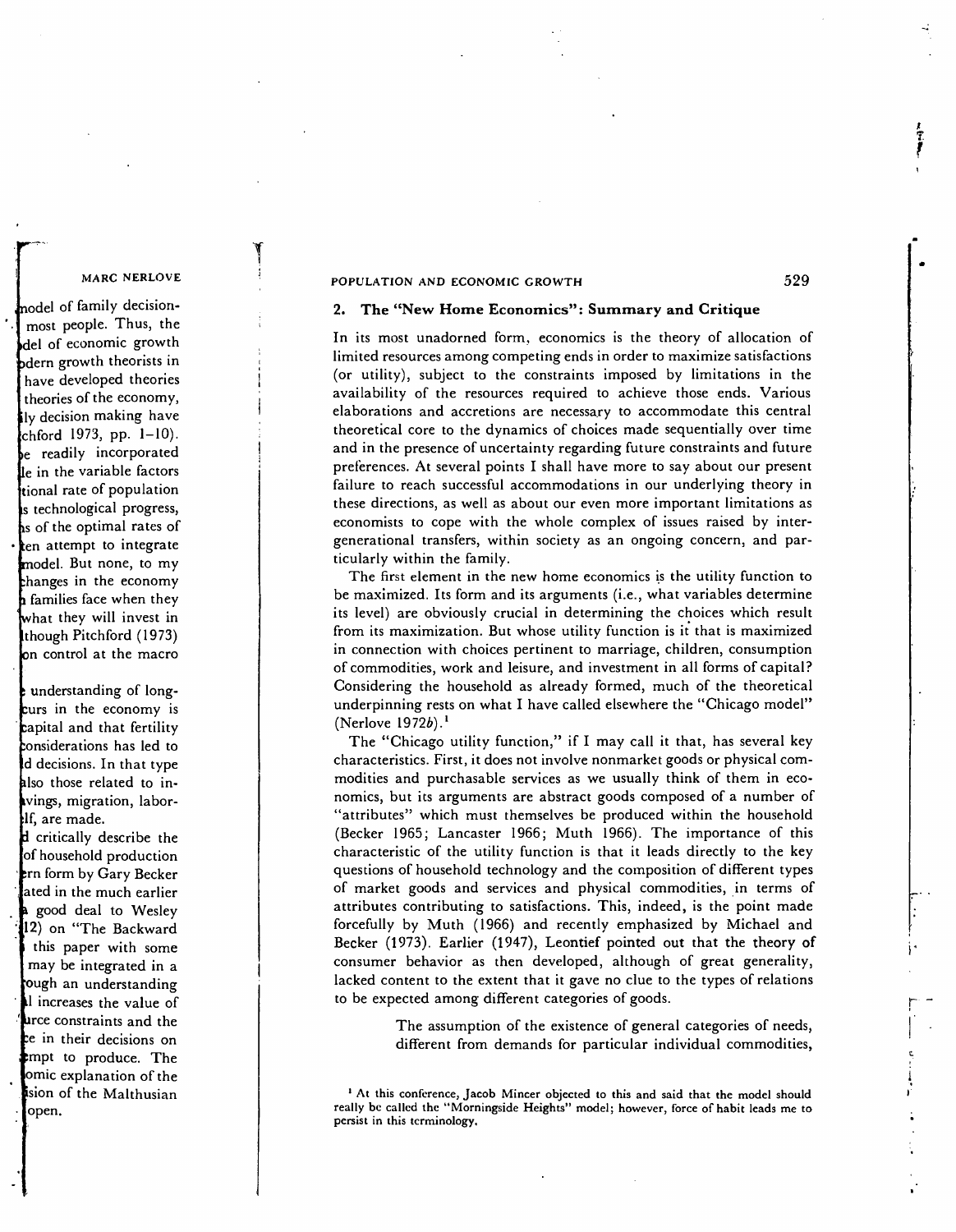$\ddot{\phantom{a}}$ 

but still specific enough to be clearly distinguishable from each other, is basic to the man-in-the-street idea of consumers' demand. One speaks of the desire for food as existing behind and separately from the particular demand for bread, apples, or Lobster à la Newburg. This need for food is at the same time spoken of as something clearly distinguishable from the similarly general needs for clothing or, say, for shelter, each of the latter also thought of as existing separately although manifested through the particular demands for one-family houses, apartment flats, or woolen suits and raincoats. [Leontief 1947, p. 371]

Strotz (1957), in his introduction of the notion of a utility tree and in his later (1959) discussion with Gorman, attempted to give more empirical content to the theory of consumer demand in precisely this way, although he interpreted his results in terms of a "budgeting" process. An important aspect of the household production model, including time and market-purchasable goods, as introduced by Becker (1965), Lancaster (1966), and Muth (1966), is precisely, as Muth points out, that it does yield "a utility function which is weakly separable when viewed as a function of commodities purchased on the market" (Muth 1966, p. 700). While it is true, in a sense, that many conclusions of the "new home economics" could be derived directly from Strotzian utility trees and other specializing assumptions, the home-production aspect of the Chicago function lends an intuitive insight and empirical content which are lacking in the more abstract formulation. It suggests a more direct look at the technology of processes within the household and particularly at how such processes use household time and nonpurchased inputs in addition to market-purchasable commodities. Indeed, the supposed differences in the time intensity of the production of household goods give much of the content to recent applications of the "new home economics" to the problems of fertility and human capital formation.<sup>2</sup> I return to this point in Section 3 where I speculate on how the increasing value of human time works through a Chicago utility function/household-production model to alter the behavior of generations through time.

A second key characteristic of the Chicago utility function is that it is just that: one utility function—the welfare of the children and other members of the family is assumed to enter the utility function of a single decision maker (not always the husband and father!), thus obviating the assumption of a "family utility function" with all the concomitant

<sup>2</sup> Unfortunately, to date relatively little attention has been paid to the implications of the household production model for the more general composition of consumption. Time and market-purchasable-commodity intensities do differ greatly for different types of consumption (e.g., drinking beer or going to a concert), and the new home economics has implications going beyond fertility and human capital formation (see, however, Michael [1972]).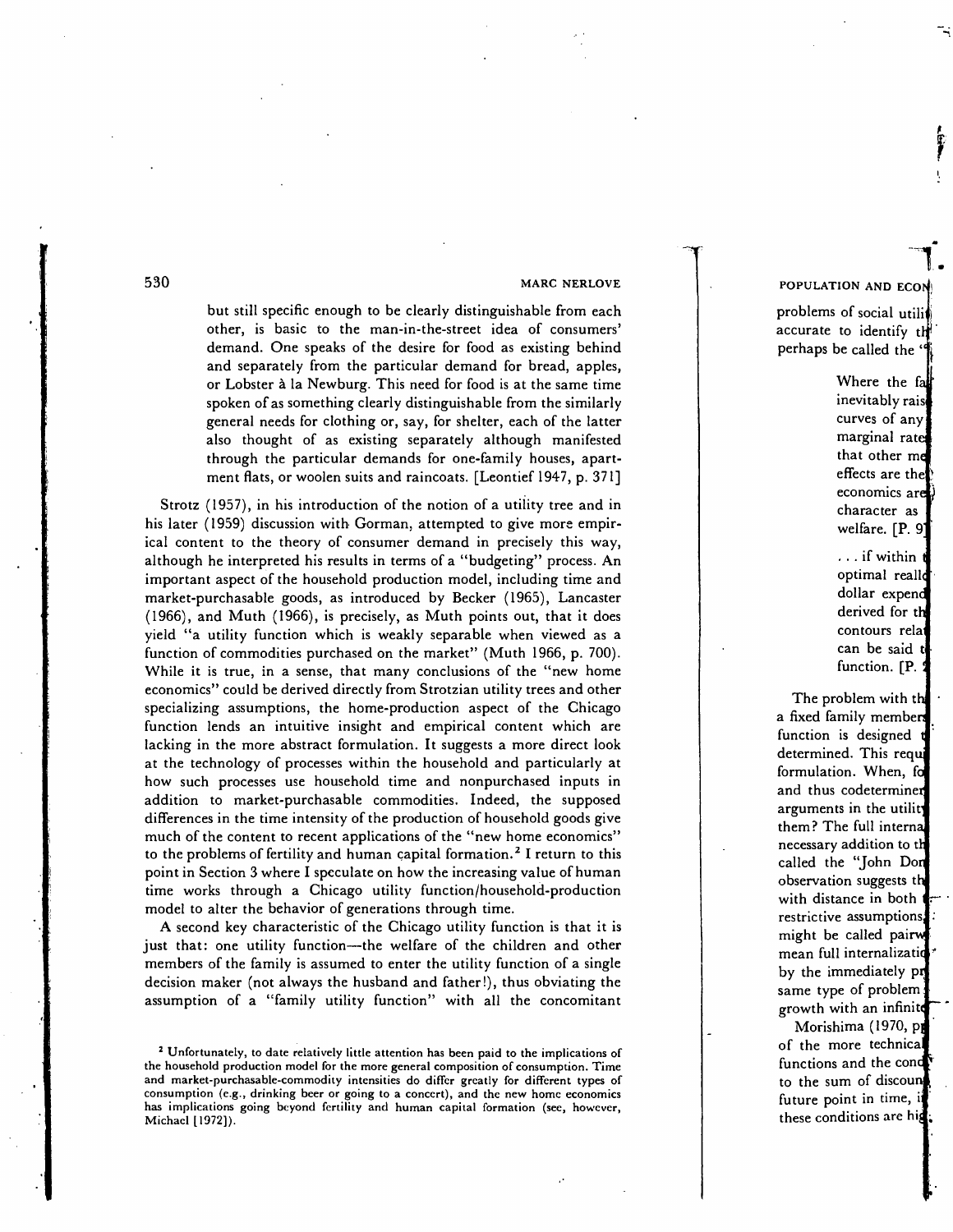### POPULATION AND ECONOMIC GROWTH 531

problems of social utility functions in general. It is perhaps not entirely accurate to identify this position too closely with Chicago; it should perhaps be called the "Samuelsonian finesse." Samuelson (1956) Writes:

> Where the family is concerned the phenomenon of altruism inevitably raises its head: if we can speak at all of the indifference curves of any one member, we must admit that his tastes and marginal rates of contribution are contaminated by the goods that other members consume. These. . . external consumption effects are the essence of family life. . . . Such problems of home economics are, abstractly conceived, exactly of the same logical character as the general problem of government and social welfare. [P. 9]

> ... if within the family there can be assumed to take place an optimal reallocation of income so as to keep each member's dollar expenditure of equal ethical worth, then there can be derived for the whole family a set of well-behaved indifference contours relating the totals of what it consumes: the family can be said to *act as if* it maximizes such a group preference function. [P. 21]

The problem with the Samuelsonian finesse, however, is that it assumes a fixed family membership, and a great deal of what the Chicago utility function is designed to explain is how that family composition gets determined. This requires much more than Samuelson allows for in his formulation. When, for example, are children members of the family, and thus codeterminers of the utility function, and when are they just arguments in the utility function determined for the family not including them? The full internalization argued by T. W. Schultz (1972b) seems a necessary addition to the argument. Yet, for this to be true, what might be called the "John Donne effect" must be extremely powerful. Casual observation suggests that each individual's concern for others diminishes with distance in both time and space. Yet it may be true under certain restrictive assumptions, as pointed out to me by Assaf Razin, that what might be called pairwise intergenerational internalization (by which I mean full internalization of the utilities of the next succeeding generation by the immediately preceding generation) would lead to essentially the same type of problem as that encountered in the discussions of optimal growth with an infinite horizon.

Morishima (1970, pp. 213—25) presents an extended discussion of some of the more technical issues involved in formulating dynamic utility functions and the conditions under which such functions can be reduced to the sum of discounted utilities of each future generation or at each future point in time, irrespective of the generation involved. In general, these conditions are highly restrictive and closely related to the conditions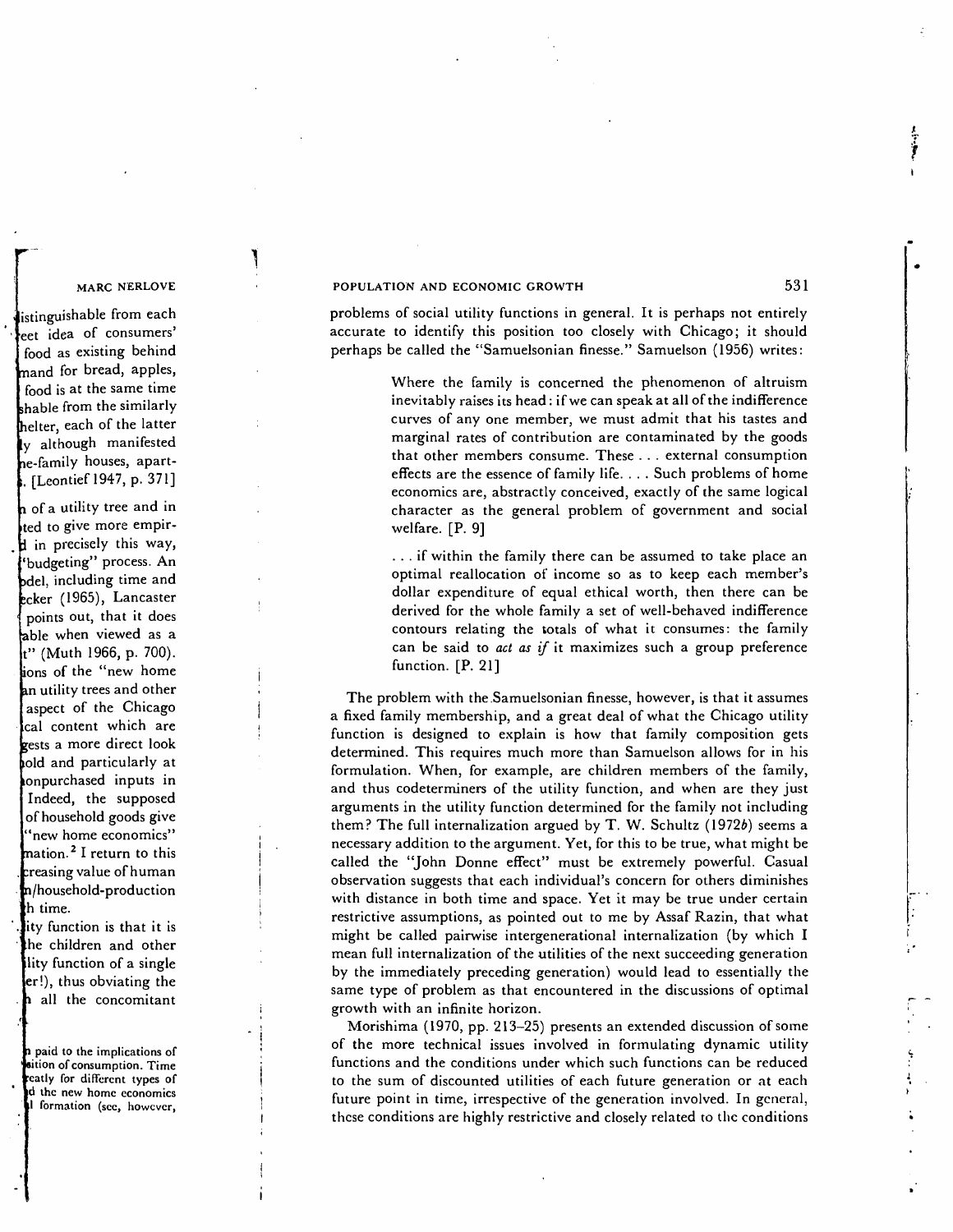of Strotz (1959) and Gorman (1959) for strong separability of the utility function. But as Koopmans (1967, p. 96) points out, the problem is really in some sense an ethical one:

> What is at issue is clearly an intertemporal distribution problem: that of balancing the consumption levels of successive generations, and of successive stages in the life-cycle of a given cohort of contemporaries. The most pertinent decisions—individual, corporate, or governmental—are those that determine investment in physical capital, in human capital, and in research and development. Investments in physical capital, if well made, augment future consumption through an increase in future capital-labor ratios. Investment in human capital raises the quality of labor and, one hopes, of life. Successful research and development augment future capital and labor inputs through the development of better techniques of production.

Even regarded as a strictly behavioral model, pairwise internalization, which seems central to the Chicago utility function, has most important implications for the intergenerational transfers of material wealth and human capital which Knight (1921, pp. 374—75) has so eloquently described as central to the continuity of the social order.<sup>3</sup> Some of these implications bear on the issues discussed in the next section. Here, however, it seems essential to point out the profound problem in, on the one hand, internalizing all the family members' satisfactions in one utility function and, at the same time, using this same utility function to determine the number and "quality" of the family members themselves. Essentially the problem results from the condensation of a sequential, dynamic set of decisions into a theory of choice based on the maximization of a single, static, timeless utility function. In its most extreme form, the issue of the conceptual adequacy of the approach arises in connection with the application of the new home economics to household formation a formation which in an earlier, less aberrant, and nonconformist era might have been described as "marriage"! Yet marriage, in some sense, remains very much associated with procreation; and the act of marriage, or at least of household formation, is the normal first step in the central process of choice with which the new home economics deals. Where then is the utility function? Can the entire process really be separated into two distinct parts, what the econometrician would call a recursive system? If a fundamental purpose of marriage is the procreation of a couple's own legitimate children, given a society's definition of both marriage and

 $\ddot{\phantom{0}}$ 

<sup>&</sup>lt;sup>3</sup> Indeed, there is good reason to suppose that the reason for many institutions of society is precisely to ensure that the interests of future generations will be adequately guarded by the present. A meaningful theory of intergenerational welfare comparisons has not yet been developed, but such a theory is surely central to our understanding of household decision making and its consequences.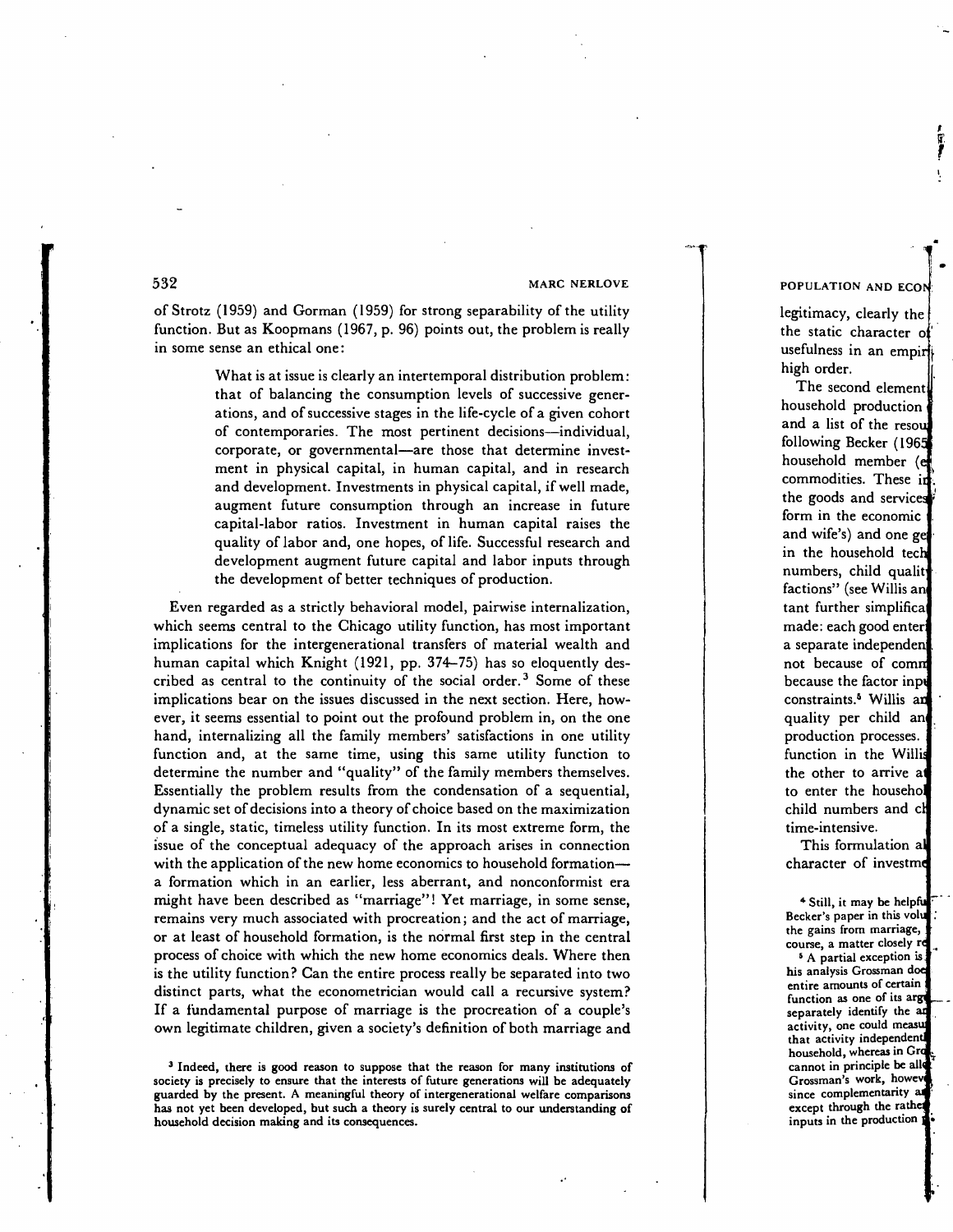legitimacy, clearly the process cannot be regarded as recursive.<sup>4</sup> Again, the static character of the analysis, while not necessarily limiting its usefulness in an empirical sense, introduces a conceptual difficulty of a high order.

The second element in the new home economics is the technology of household production described by a production function or functions and a list of the resources utilized in the processes involved. Typically, following Becker (1965), the inputs are time, perhaps distinguishable by household member (e.g., husband and wife) and market-purchasable commodities. These inputs are used to produce within the household the goods and services that in turn lead to satisfaction. In the simplest form in the economic theory of fertility, two time inputs (the husband's and wife's) and one general market-purchasable commodity are assumed in the household technology to produce three household goods: child numbers, child quality, and a general commodity called "other satisfactions" (see Willis and De Tray herein). In all analyses to date an important further simplification of this basic technological structure has been made: each good entering the utility function is assumed to be produced by a separate independent production process. Jointness in production arises not because of common overhead factors within the household, but because the factor inputs available to the household are subject to overall constraints.6 Willis and DeTray, for example, both assume that child quality per child and child numbers are produced by independent production processes. Each factor separately enters the household utility function in the Willis formulation. The one is simply multiplied with the other to arrive at the final good, child services, which is assumed to enter the household utility function in DeTray's formulation. Both child numbers and child quality are generally assumed to be mother's time-intensive.

This formulation also neglects the sequential and essentially dynamic character of investments in child quality. Casual observation suggests

<sup>4</sup> Still, it may be helpful analytically to tackle the problem in a stepwise fashion (see Becker's paper in this volume). In part of his work, Becker does consider the division of the gains from marriage, the most important gains being the children, and this is, of course, a matter closely related to the utility function maximized within the marriage.

'A partial exception is the work of Michael Grossman (1971; 1972b, pp. 74—79). In his analysis Grossman does assume separate production processes but stipulates that the entire amounts of certain factors available to the household must enter each production function as one of its arguments. That is to say, in the standard analysis, if one could separately identify the amount of one factor-say, wife's time-used in a particular activity, one could measure the effect of a unit increase in that input on the output of that activity independently of the overall resource constraint on the wife's time to the household, whereas in Grossman's formulation the overhead factor, say, the family house, cannot in principle be allocated among the activities but must enter fully into each one. Grossman's work, however, still does lack generality in the respect discussed above, since complementarity among final goods cannot be encompassed in his formulation except through the rather Ptolemaic device of introducing some of the final outputs as inputs in the production processes of some of the other outputs.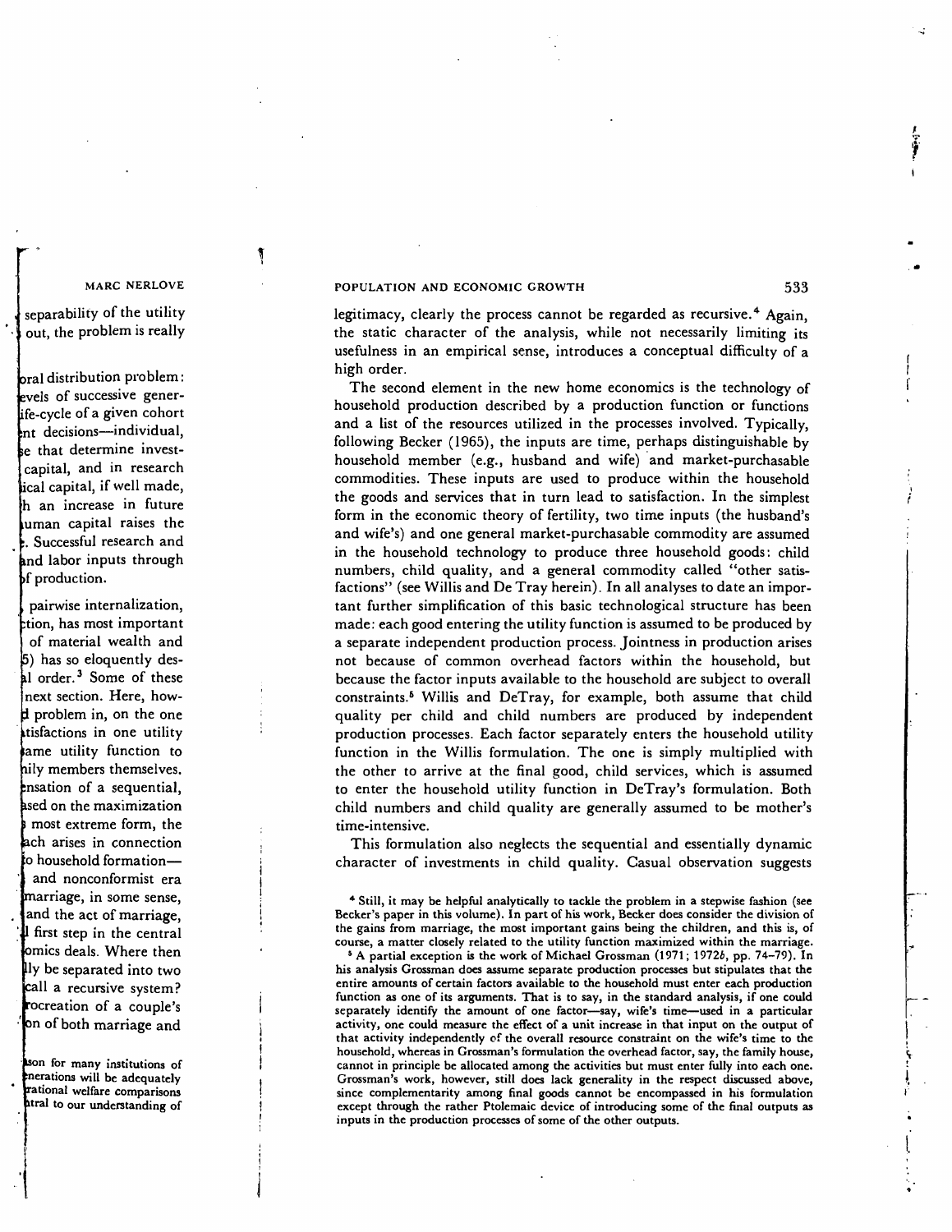that in many societies and families, the eldest son is often the beneficiary of the bulk of the investment in the human capital that takes place in the second generation. Indeed, Sloan's recent work (1971, pp. 31–32) suggests that in poor countries the sex, as well as birth order of a child, may be an important determinant of the infant's survival probabilities, presumably because of the differential investments in health and nutrition that take place within the family rather than for purely genetic reasons.

The restrictiveness of the rather special assumption of separability of productive activities has not been apparent in the basically two-good (child services/other satisfactions) static models usually considered, for what is ruled out is complementarity among different outputs in a multiproduct context. As is well known, under conditions of variable proportions, complementarity (in the sense that the output of one good could be increased without decreasing the output of the other good and without using additional resources) cannot occur if the production unit, in this case the household, is at an optimum and using resources fully. In a three-or-more-product case, however, it is possible for several of the outputs to be complementary with each other, although substitutable jointly against the rest (Hicks 1939, p. 92).<sup>6</sup> In the latter case, holding available resources constant, increasing the level of one of the outputs optimally might well involve also increasing another, although clearly a third output level would have to be decreased. One can easily see how restrictive the elimination of complementarity could be in a context involving several dimensions of child quality, for example, health and physical development and intellectual achievement. In a dynamic context such potential complementarities are of even greater significance since there is, for example, some evidence that early underinvestment in nutritional capital may substantially affect the productivity of later investments in intellectual human capital (Berg 1973, pp. 9-12).<sup>7</sup>

The third element in the new home economics is a set of assumptions about the way in which household resources, principally time, can be transformed into market-purchasable commodities to be used in the household production process. Strictly speaking, I suppose one could consider this set of assumptions as part of the general technology of household production and subsumed under the second element of the theory. It is, however, better to treat the matter separately, since most of what is involved concerns the terms upon which household members can enter the labor market, the wages they can earn, and, somewhat secondarily, the prices at which market commodities can be purchased. It is here that the lack of dynamic character of the new home economics cuts most

<sup>6</sup> In Hick's argument, substitute the word "outputs" for "factors" and vice versa, and hold the factor of production (his "output") fixed.

<sup>&</sup>lt;sup>7</sup> It would seem more straightforward and perhaps more desirable in future work to deal with simple forms of multiproduct production functions. For an empirical example, see Eads, Nerlove, and Raduchel (1969).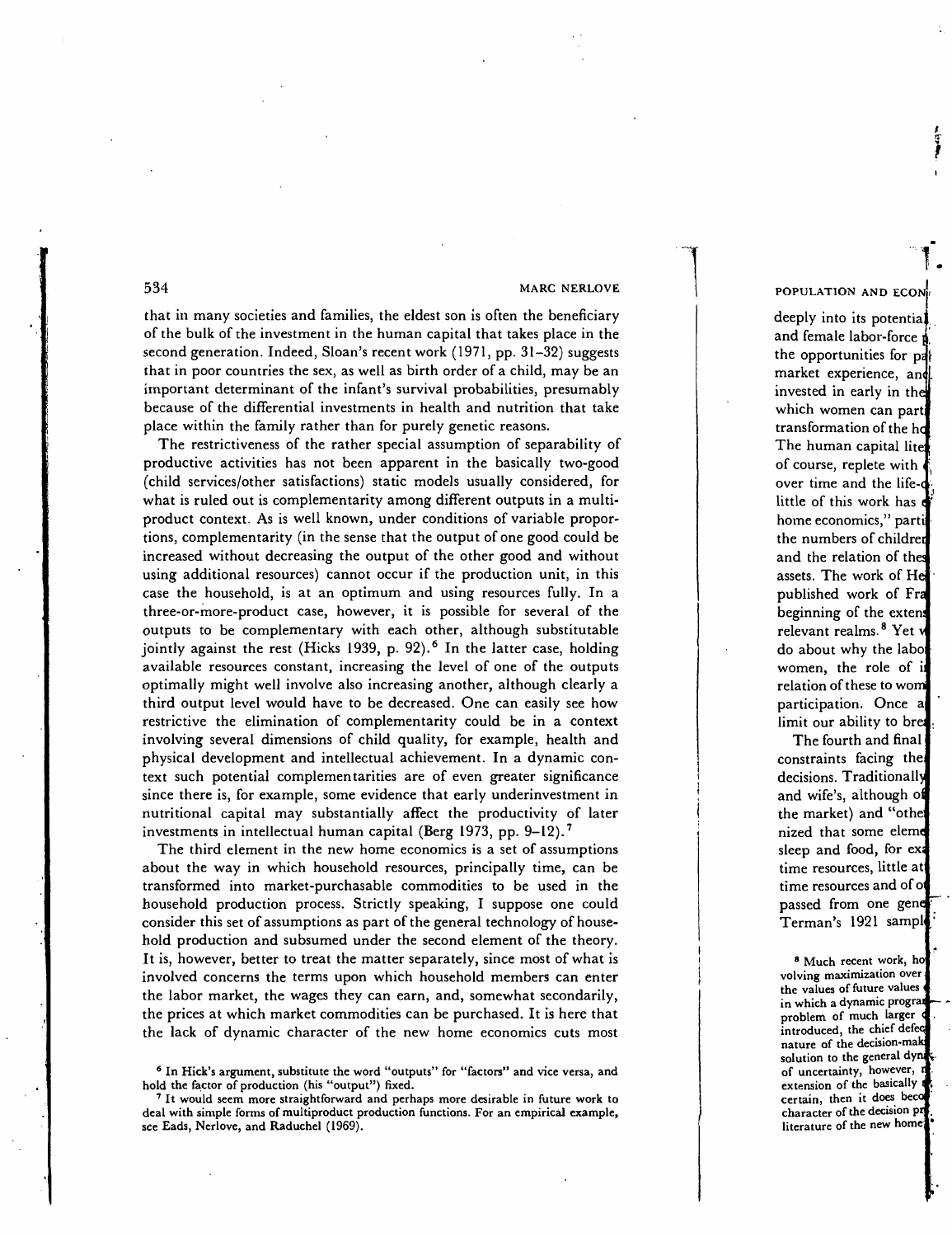#### POPULATION AND ECONOMIC GROWTH 535

deeply into its potential implications for the central problems of fertility and female labor-force participation. The timing and spacing of children, the opportunities for part-time work and accumulation of lifetime labor market experience, and choices as to the amount of education to be invested in early in the life cycle all revolve heavily on the terms under which women can participate in the labor market and thus share in the transformation of the household's time resources into market commodities. The human capital literature (Ben-Porath 1967; Mincer 1970, 1974b) is, of course, replete with dynamic analyses of investment in human capital over time and the life-cycle effects of these investments on earnings. But little of this work has entered the more general framework of the "new home economics," particularly as this theory bears on decisions concerning the numbers of children and their timing and spacing within a marriage and the relation of these decisions to the accumulation of other forms of assets. The work of Heckman (1971), Ghez and Becker (1972), and unpublished work of Frank Stafford does, however, represent a notable beginning of the extension of this part of theory into more dynamically relevant realms.<sup>8</sup> Yet we need to understand far more than we presently do about why the labor market functions so differently for men than for women, the role of institutional constraints, discrimination, and the relation of these to women's choices of occupation and timing of labor-force participation. Once again, the simultaneities of the system severely limit our ability to break out a single segment for proper analysis. relevant realms. The we need to understand for more than we presently<br>do about why the labor market functions so differently for men than for<br>women, the role of institutional constraints, discrimination, and the<br>relation o

The fourth and final element in the new home economics is the resource decisions. Traditionally these constraints are divided into time (husband's and wife's, although often the husband is assumed to devote full time to the market) and "other" nonwage income. While it is universally recognized that some elements of household production and consumption sleep and food, for example—are in fact inputs into the production-oftime resources, little attention has thus far been paid to the quality of the time resources and of other family resources—both genetic and material passed from one generation to the next. Arleen Leibowitz's study of Terman's 1921 sample of California school children, reported in this

<sup>8</sup> Much recent work, however, is dynamic only in the relatively trivial sense of involving maximization over a number of periods of time without uncertainty concerning the values of future values of exogenous constraints to future decisions. This is the sense in which a dynamic programming problem can be turned into an ordinary programming problem of much larger dimensions; apart from the computational difficulties thus introduced, the chief defect of this approach is that it fails to lay bare the sequential nature of the decision-making process in the way, for example, in which the recursive solution to the general dynamic programming problem of Bellman does. In the absence of uncertainty, however, nothing essential is lost by the straightforward multiperiod extension of the basically static framework. When values of future constraints are uncertain, then it does become essential to understand and incorporate the sequential character of the decision process (see Nerlove 1972a). So far this has not been done in the literature of the new home economics.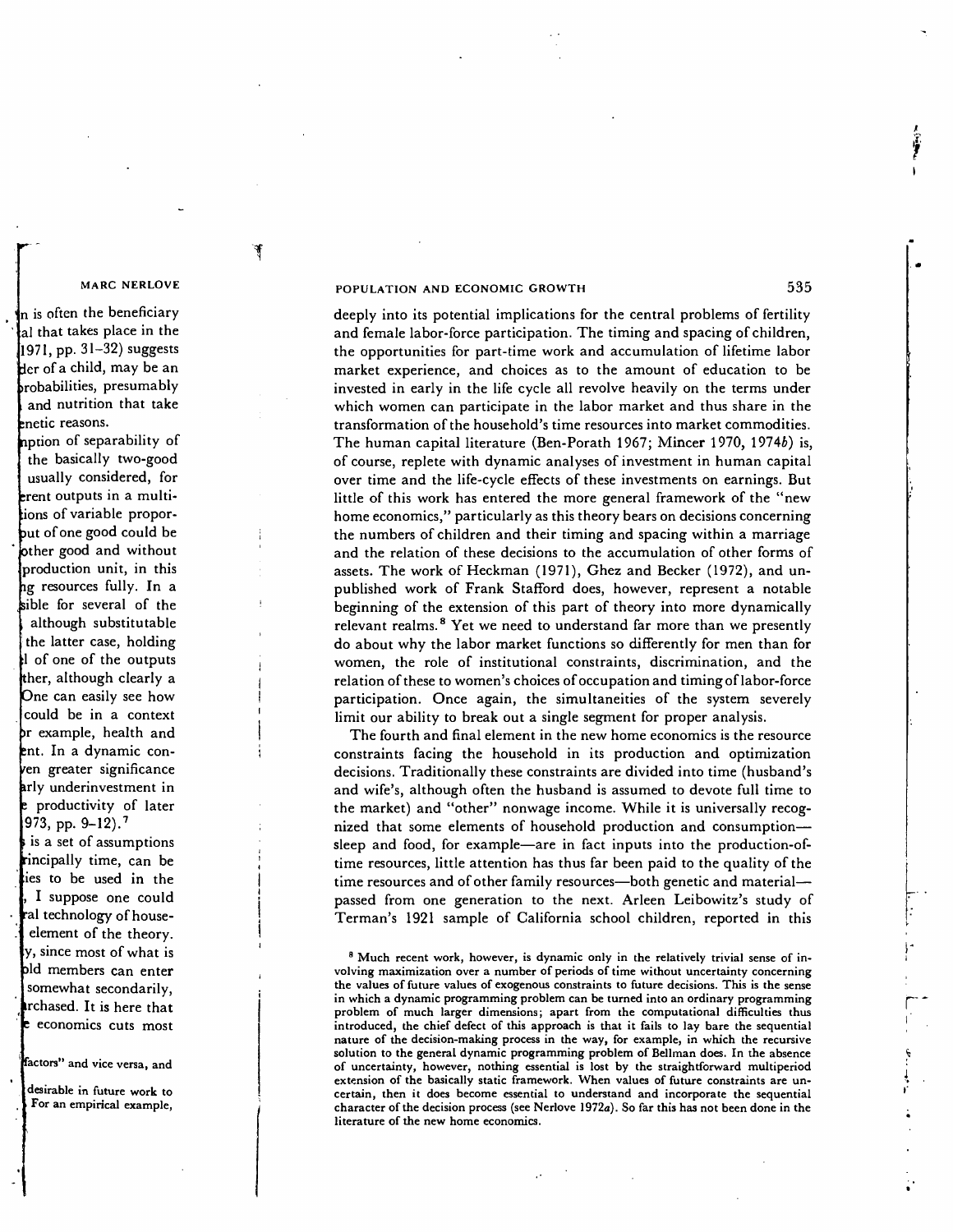$\ddot{\phantom{a}}$ 

volume, bears importantly on the manner in which much human capital is passed from one generation to another, especially to a child of preschool age. The sample is very unrepresentative, but it is instructive, for the investments in her child of a mother's time and the quality of those investments, as measured by her education, are found to affect appreciably later measures of the child's ability and future earning capacity.

The resource constraints facing the household, once it is formed, are, of course, a product of the household formation itself and thus connected with my earlier remarks on the inseparability of this complex of issues, from those of family choice and decision making. But, more important it is in this area that the complex issue of intergenerational transfers figures most prominently. We live, after all,

> in a world where individuals are born naked, destitute, helpless, ignorant, and untrained, and must spend a third of their lives in acquiring the prerequisites of a free contractual existence.... The fundamental fact about society as a going concern is that it is made up of individuals who are born and die and give place to others; and the fundamental fact about modern civilization is that it is dependent upon the utilization of three great accumulating funds of inheritance from the past, material goods and appliances, knowledge and skill, and morale. Besides the torch of life itself, the material wealth of the world, a technological system of vast and increasing intricacy and the habituations which fit men for social life must in some manner be carried forward to new individuals born devoid of all these things as older individuals pass out. The existing order, with the institutions of the private family and private property (in self as well as goods), inheritance and bequest and parental responsibility, affords one way for securing more or less tolerable results in grappling with this problem. [Knight 1921, pp. 374—75]

So the apparently simple theoretical construct of a time budget plus other income constraint to the household conceals beneath its serene and mathematically differentiable exterior the central problem of the continuity of society itself.<sup>9</sup>

<sup>&</sup>lt;sup>9</sup> Closely connected to the matter of what is inherited from the past and transferred from generation to generation is the problem of how individual tastes and preferences are formed and how they may change over time. I have not mentioned this issue lest I be excommunicated from the economics profession! It is virtually part of the definition of what an economist is that he takes tastes as given, and I sometimes suspect that many of us require all tastes to be identical and assume that all differences among individuals arise from differences in the resource constraints those individuals face. Indeed, one of the consequences of the conjectures and speculations presented in Section 3 is that the tastes and preferences of at least different generations, if not of individuals within each generation, could remain constant while the number of children per family declined over time due to changes in the value of human time induced endogenously.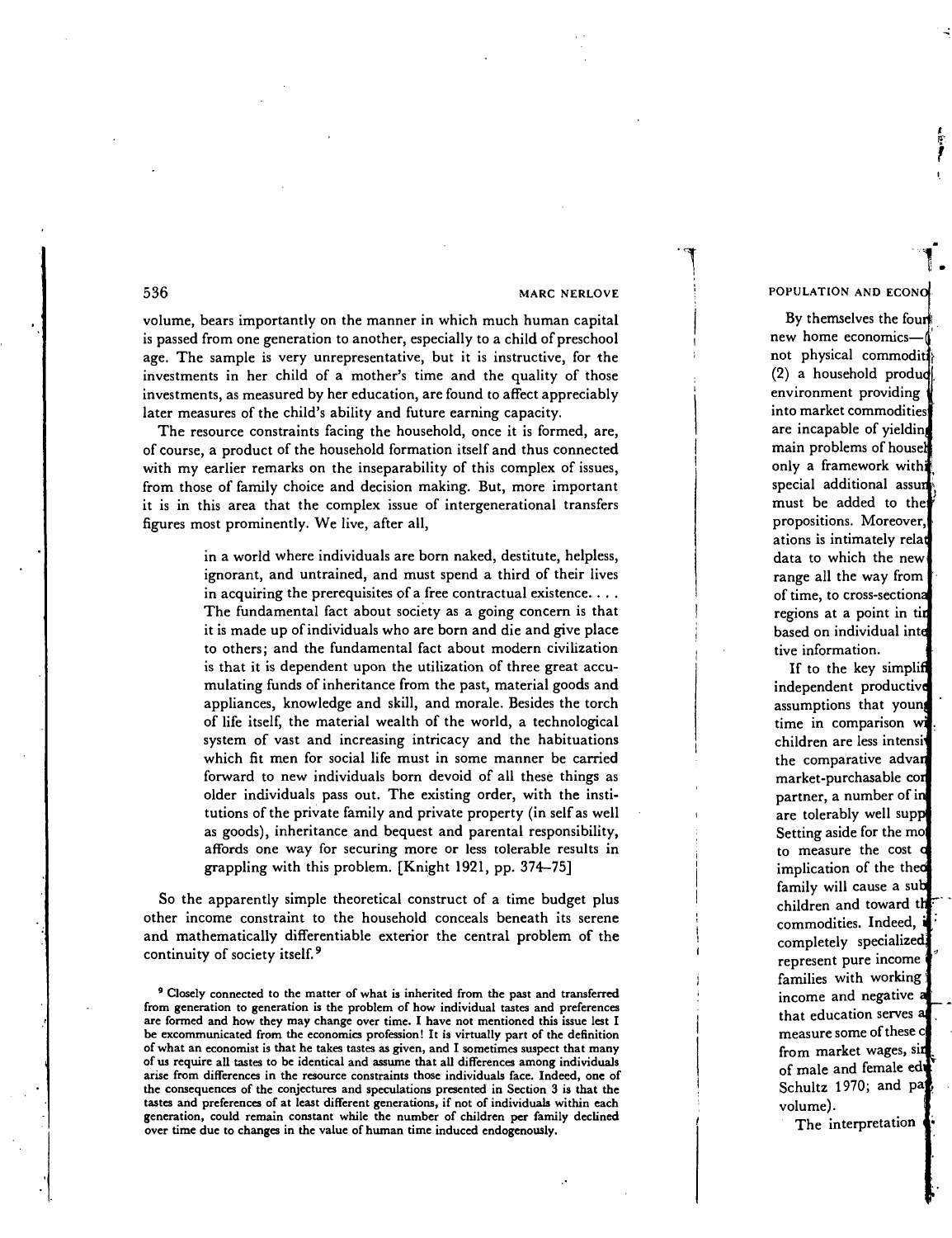By themselves the four main elements of the theoretical structure of the new home economics—(l) a utility function with arguments which are not physical commodities but home-produced bundles of attributes; (2) a household production technology; (3) an external labor-market environment providing the means for transforming household resources into market commodities; and (4) a set of household resource constraints are incapable of yielding a series of well-defined implications about the main problems of household behavior with which we are concerned. It is only a framework within which to think about these problems. Many special additional assumptions, some of which have been mentioned, must be added to the framework to arrive at empirically refutable propositions. Moreover, the nature of the required additional specifications is intimately related to the peculiarities of the particular bodies of data to which the new home economics has been applied. These data range all the way from aggregate time-series data covering long periods of time, to cross-sectional census data for both large and small geographic regions at a point in time and over time, to household and family data based on individual interviews, with and without collection of retrospective information.

If to the key simplification involved in the assumption of separable independent productive processes within the household, one adds the assumptions that young children are highly intensive of the mother's time in comparison with other activities within the home and older children are less intensive, and that for institutional or biological reasons the comparative advantage of the male partner in the acquisition of market-purchasable commodities significantly exceeds that of the female partner, a number of interesting implications of the theory emerge which are tolerably well supported by the empirical evidence so far analyzed. Setting aside for the moment the inadequacy of the observed market wage to measure the cost of a nonworking woman's time, the immediate implication of the theory is that a rise in cost of mother's time for the family will cause a substitution away from time-intensive goods such as children and toward those requiring more inputs of market-purchasable commodities. Indeed, if we further assume momentarily that males are completely specialized in market activities, changes in their wages represent pure income effects for the family, and we do then observe for families with working mothers positive association of family size with income and negative association with female wage rates. To the extent that education serves as a proxy for the relative costs of time which may measure some of these costs less imperfectly, or at least in a fashion different from market wages, similar differences are observed between the effects of male and female educational attainments (Mincer 1963; Nerlove and Schultz 1970; and papers by Willis, DeTray, and Ben-Porath in this volume).

The interpretation of many of the results is somewhat complicated

 $\cdot$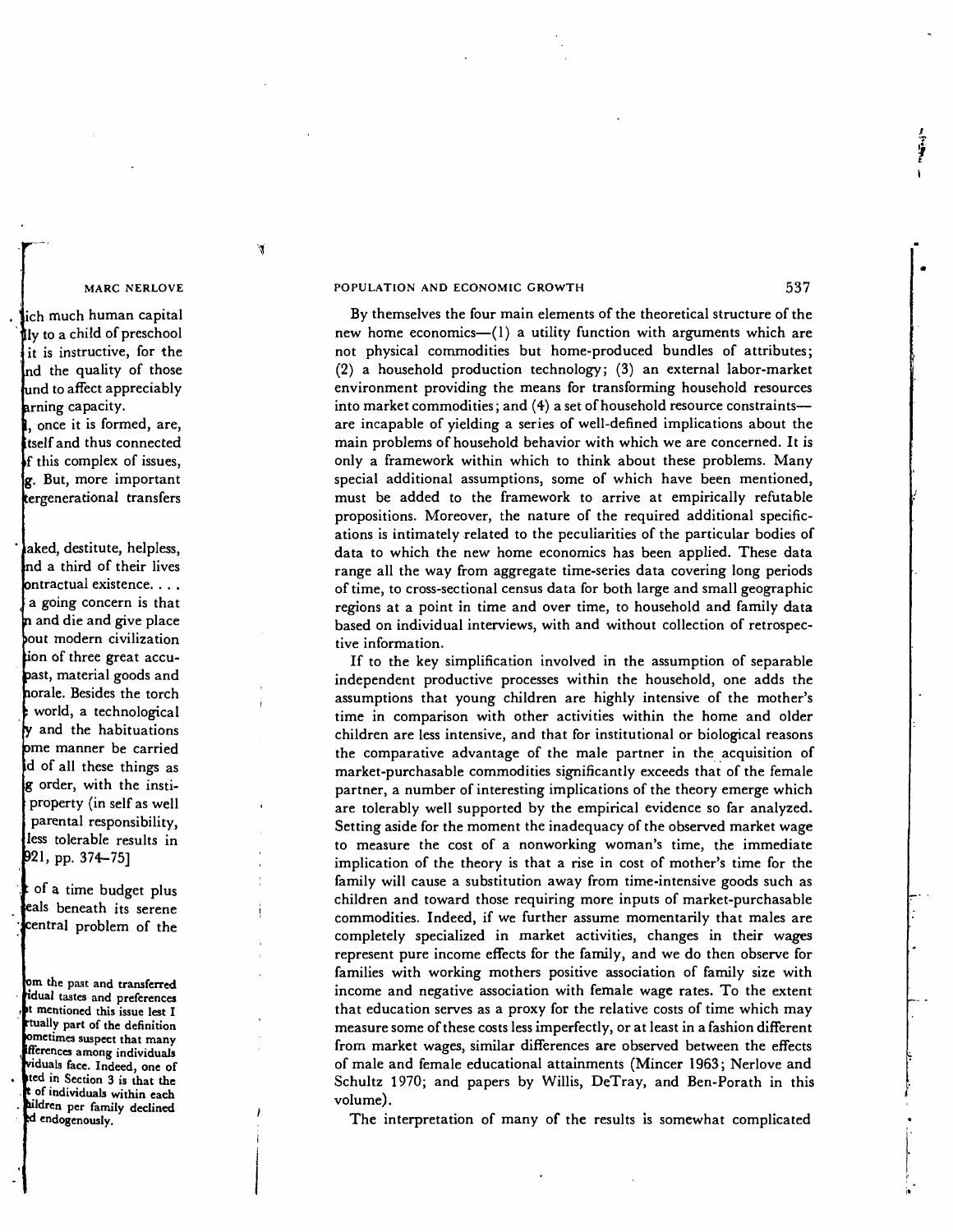.,

by the effects of marriage on the association of the educational attainments of husbands and wives, and by the fact that wives and mothers for the most part specialize entirely in home activities during only varying fractions of their lifetimes. Moreover, the effects of female education seem unexpectedly and puzzlingly nonlinear (see Ben-Porath's paper herein). To illustrate the nature of the difficulty involved, consider the following simple analysis of the effects of assortive mating. We know that men of higher-than-average levels of educational attainment tend to marry women of higher-than-average levels of educational attainment. Suppose, however, that tastes for children differ among the population; women with a high taste for children and a low taste for market-related activities will tend in general to seek and to receive less formal schooling than women with the opposite preference. Presumably a man's taste for children in a society where nearly all men specialize in market-related activities will not be reflected very greatly in his formal schooling. Some effect of the amount of his formal schooling may occur through early marriage, but he will certainly seek a mate with like preferences. Thus, men with a given level of schooling with a high taste for children will tend to marry women with less schooling than the average associated with the level these men have achieved. If, as is common, a husband's educational attainment is associated primarily with permanent income effects within the household, and his wife's is associated primarily with the opportunity cost of time, one can see that the negative effect of the opportunity cost of time as measured this way on fertility will tend to be exaggerated, holding male educational attainment constant, since the difference between the two across couples partly reflects differences in tastes which are unobservable and not included in the statistical analysis (see also "The Emerging Economic Picture" in Part I of T. W. Schultz's paper in this book for a related comment).

Turning the analysis around, we can ask what implications the new home economics has for female labor-force participation. The new home economics predicts what is perhaps the obvious: the composition of a woman's family is strongly associated with her labor-force participation. Typically, the number of a family's children under the age of 18 and the age of the youngest child are both strong predictors of a woman's laborforce participation. These facts about family composition have been interpreted by Cain (1966), for example, as measures of the opportunity value of a mother's time in the home. Gronau (herein) attempted a detailed and sophisticated analysis of just this proposition, using a subsample of the 1/1000 sample from 1960 United States Census; moreover, he examined the interaction of educational attainment with family composition. Others (Smith 1972a; Leibowitz 1972) have documented that highly educated married women participate to a greater extent in the labor force and work more hours when they do work than married women with less schooling. Married women as a group also tend to withdraw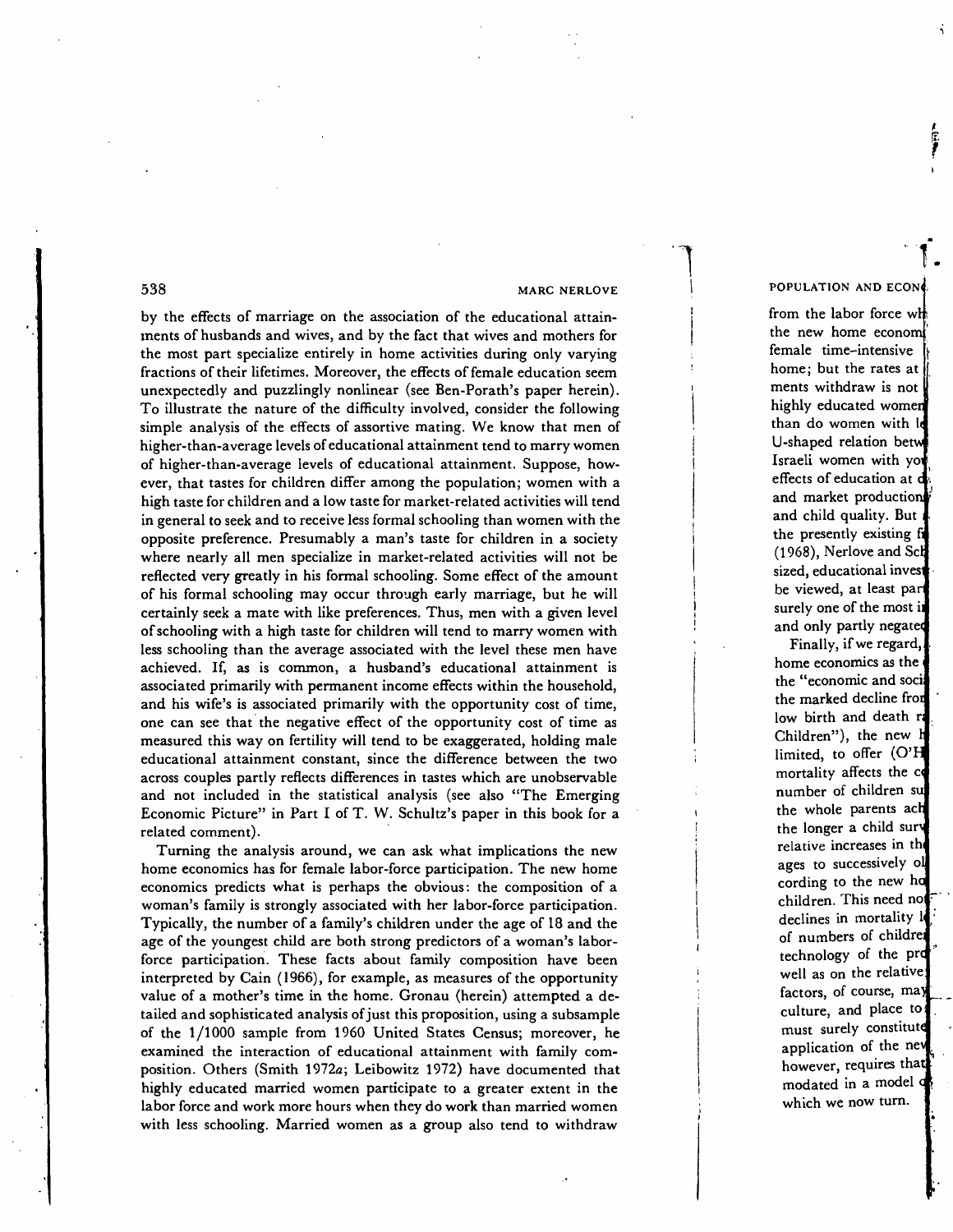from the labor force when they have children; this is an implication of the new home economics, on the assumption that children are more female time—intensive than other commodities produced within the home; but the rates at which women with different educational attainments withdraw is not the same. During the child-rearing years, more highly educated women reallocate more hours to household production than do women with less education. Ben-Porath's finding (herein) of a U-shaped relation between education and labor-force participation for Israeli women with young children strongly suggests differences in the effects of education at different levels on the relative efficiencies of home and market production and also interactions between female education and child quality. But all of this has been insufficiently explored within the presently existing framework of the new home economics. As Sweet (1968), Nerlove and Schultz (1970), and Hall (in this book), have emphasized, educational investments, labor-force participation, and fertility must be viewed, at least partly, as simultaneously determined choices. This is surely one of the most important implications of the new home economics and only partly negated by the latter's currently static character.

Finally, if we regard, as I think we must, the grand problem of the new home economics as the explanation of the demographic transition, that is, the "economic and social processes and family behavior that accounts for the marked decline from very high birth and death rates to modern very low birth and death rates" (T. W. Schultz, in Part I, "The Value of Children"), the new home economics does have some insights, albeit limited, to offer (O'Hara 1972). Clearly, a high probability of child mortality affects the costs of achieving a given family size, that is, the number of children surviving to a given age. If it is assumed that on the whole parents achieve a greater (discounted) sum of satisfactions the longer a child survives and if declines in mortality result in greater relative increases in the conditional probabilities of survival from earlier ages to successively older ages, declines in mortality should tend, according to the new home economics, to generate a greater demand for children. This need not lead to an increase in births, however, since such declines in mortality lower the cost of child quality relative to the cost of numbers of children. Of course, the net effect must depend on the technology of the production of child numbers and child quality as well as on the relative importance of these in the utility function. These factors, of course, may vary substantially from time to time, culture to culture, and place to place. The elucidation of such effects, however, must surely constitute one of the central challenges to the empirical application of the new home economics. To explore such effects fully, however, requires that the household decision-making process be accommodated in a model of economic growth and development, a subject to which we now turn.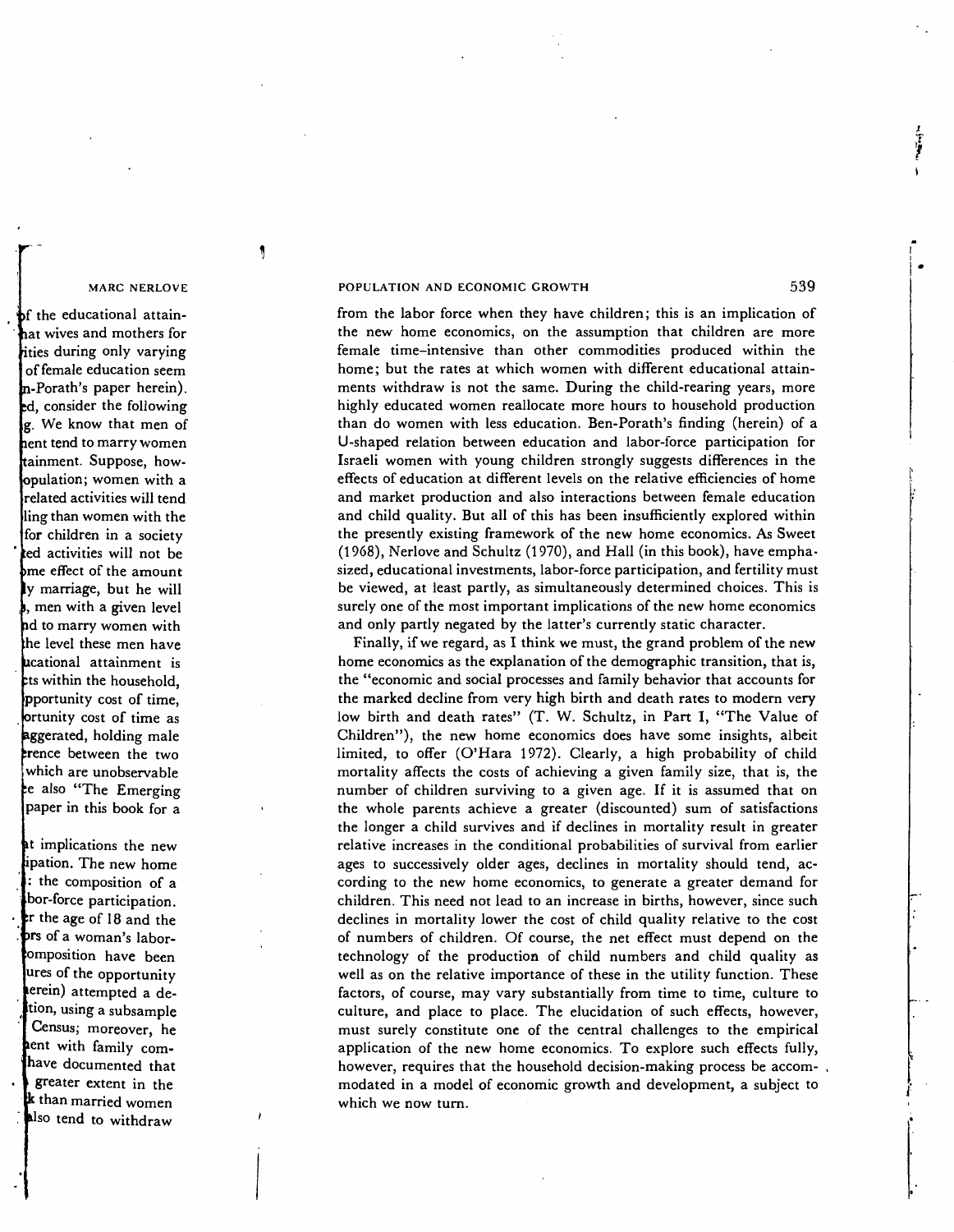### 3. Household Decision Making and Economic Growth: Speculations and Conjectures

"Would you tell me, please, which way I ought to go from here?"

"That depends a good deal on where you want to get to," said the Cat. [Alice's Adventures in Wonderland]

In his classic paper on "Diminishing Returns from Investment," Knight (1944) pointed out that "if new investment can be freely directed to all uses, i.e., embodied in all types of productive agents indifferently, it will not be subject to diminishing returns" (p. 33). Moreover, he stressed, as did Marshall before him, the concept of capital in human beings, and that "in the production of laborers the matter of 'quality' is far more important than that of quantity in the crude sense of numbers" (p. 35). Although investment "freely directed" might not be subject to diminishing returns, certainly, under static circumstances, continued investment in any one particular direction ought eventually to result in a declining rate of return. Yet, as T. W. Schultz has emphasized, the rate of return appears to have diminished little, if at all, in response to a high level and even accelerated pace of investment in human capital, and, indeed, it may have actually risen (T. W. Schultz 1971, p. 173).

We do not, of course, have any really accurate measure of the extent of investment in human capital as compared with investment in nonhuman capital and in the stock of knowledge through investment in research and development. Yet, there are a number of clues which suggest that the capital stock invested in human beings, even on a per capita basis, has been a steadily growing portion of the total capital stock. T. W. Schultz (1961, p. 73) suggests a rise of the value of the stock of educational human capital embodied in the stock of labor of persons age 14 and older from 18 percent in 1900 of the total educational and physical capital to 30 percent in 1957. These estimates do not include on-the-job training or investments in better health and nutrition. In terms of gross capital formation, Kuznets (1966, p. 243) calculates, on the basis of Schultz's earlier work, a rise in the share of investments in formal education alone from "about  $9\%$  in 1900 to over  $38\%$  in the 1950s." Moreover, for Western countries as a whole, Kuznets (1971) calculates the share of labor has risen from 55 to 75 percent of national income over the same period. These facts, meager as they may be, suggest two significant questions which are germane to the issue with which this paper began, namely, how can the new home economics be integrated into a general theory of economic growth and development in a manner which has some hope, at least, of bearing on the grand question of the demographic transition? These two questions are the following.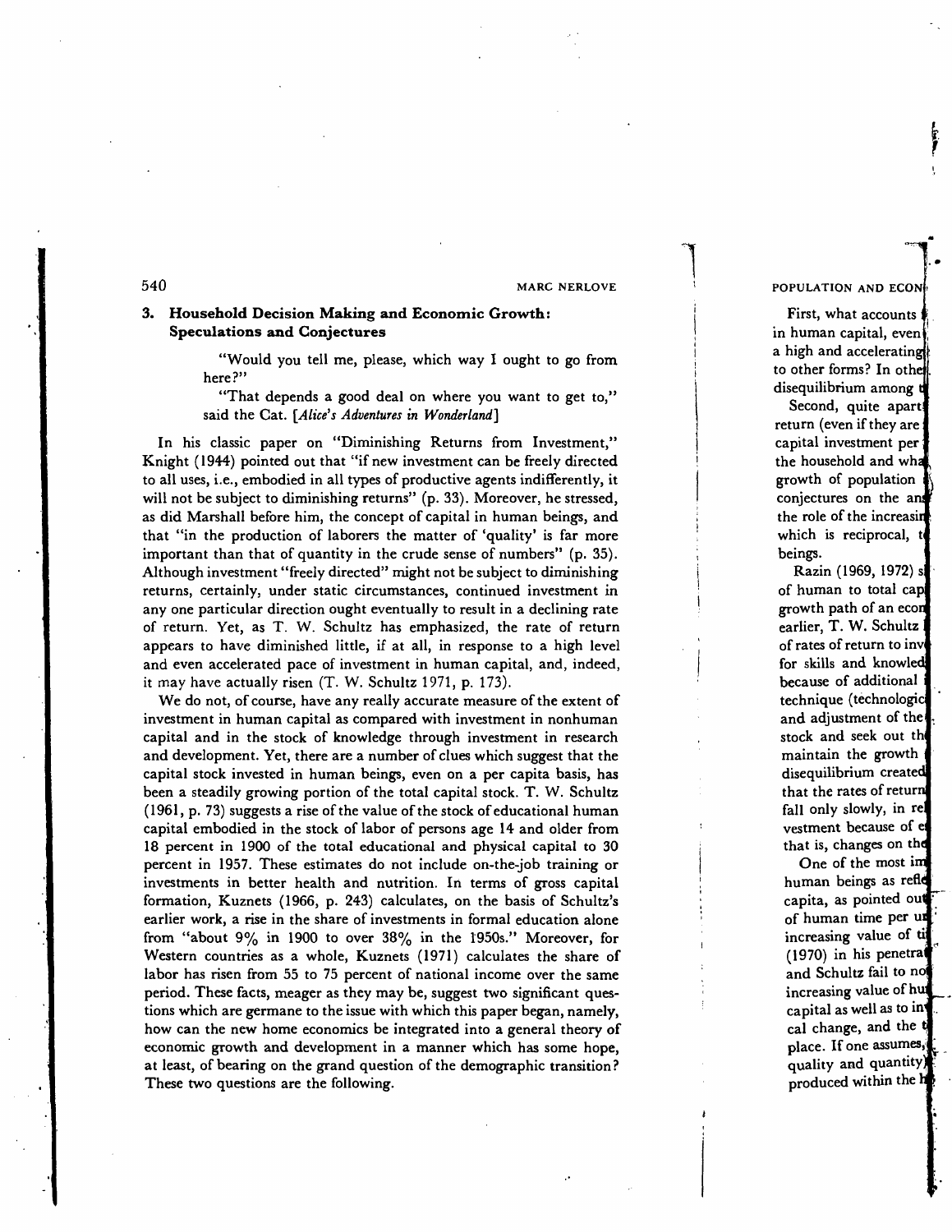First, what accounts for the failure of the rate of return to investments in human capital, even counting educational investments, to fall, despite a high and accelerating rate of investment in this form of capital relative to other forms? In other words, why does there appear to be a persistent disequilibrium among these rates of return?

Second, quite apart from the possibility of disequilibrium rates of return (even if they are in equilibrium), what effect will increasing human capital investment per capita have on the allocation of resources within the household and what, if any, repercussions will it have for the rate of growth of population and labor force? A number of speculations and conjectures on the answers to these questions follow; they emphasize the role of the increasing value of human time over time and its relation, which is reciprocal, to the increasing level of investment in human beings.

Razin (1969, 1972) showed how, under certain circumstances, the ratio of human to total capital per capita would increase along the optimal growth path of an economy experiencing technical progress. As indicated earlier, T. W. Schultz has emphasized this aspect of the persistant failure of rates of return to investments in human capital to decline. The demand for skills and knowledge embodied in human capital does not decline because of additional investments in the stock of useful knowledge and technique (technological change) which require the continual adaptation and adjustment of the human agent to utilize efficiently this augmented stock and seek out the new sources of investment opportunities which maintain the growth process. But even in the absence of a persistent disequilibrium created by the demand for human capital, it is possible that the rates of return to such investments would fail to fall over time, or fall only slowly, in relation to the rates of return to other forms of investment because of endogenously changing relative cost of investment, that is, changes on the supply side. Prote (ATOM AND ECONOMIC CROWTH<br>
First, what accouns for the failure of the rate of return to investments<br>
in human capital, even counsing educational investments, to fall, depite<br>
in holme and acclerating rate of investm

One of the most important consequences of the growing "quality" of human beings as reflected in the increased stock of human capital per capita, as pointed out by T. W. Schultz herein, is the increasing value of human time per unit of such time. Many of the consequences of the increasing value of time over time are amusingly explored by Linder  $(1970)$  in his penetrating study of The Harried Leisure Class. Yet Linder and Schultz fail to note the important link which may exist between the increasing value of human time, due presumably to investment in human capital as well as to investment in other forms of capital and in technological change, and the terms on which investment in human capital takes place. If one assumes, as I think plausible, that children (as regards both quality and quantity) are time-intensive as compared with other goods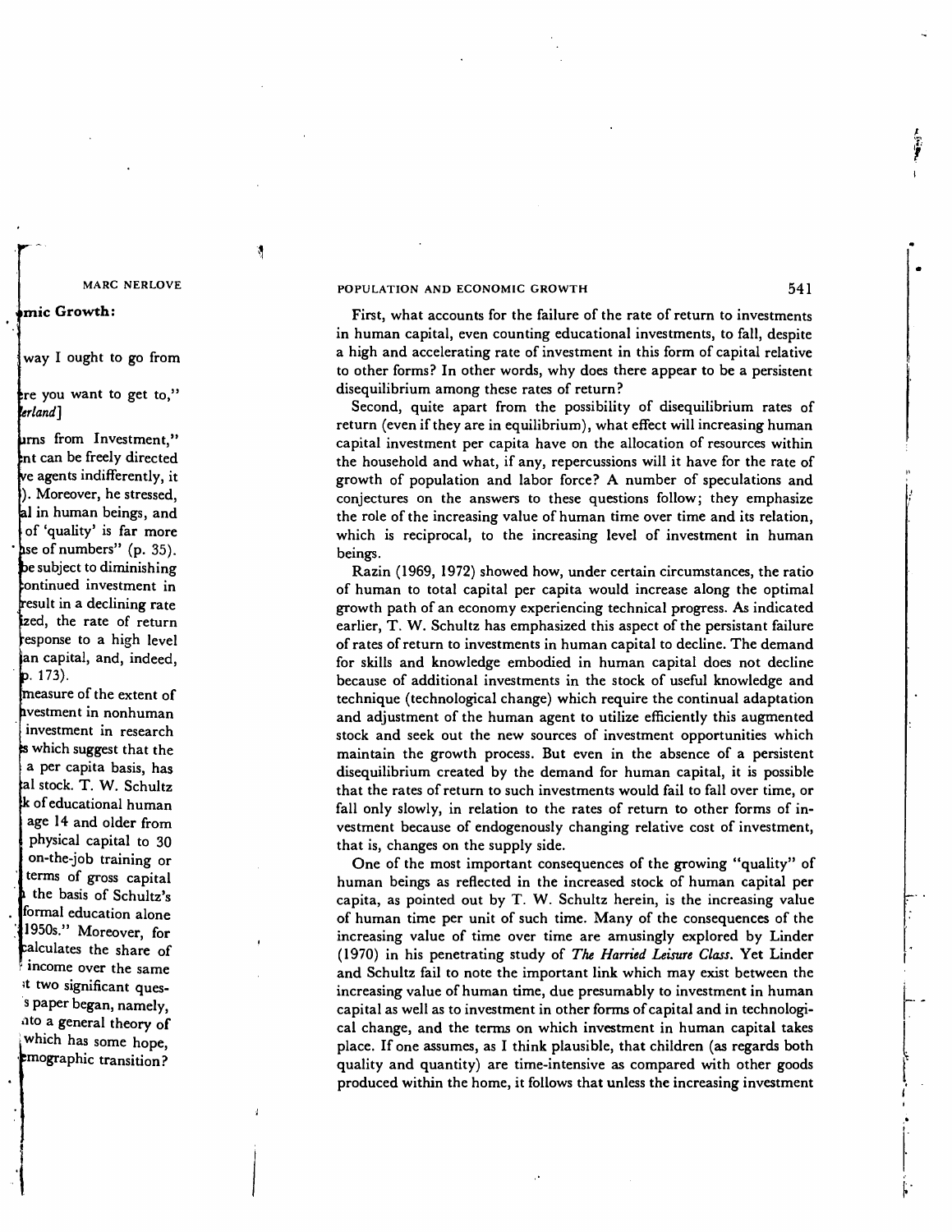of human capital increases the marginal productivity of a unit of time in the care and rearing of children within the home in an offsetting fashion, increases in the value of time will lead to a shift away from children to less time-intensive activities. To be sure, such a substitution effect may be offset by a strong income effect, but there are still further grounds to suppose that both substitution and income effects will tend to lead to an increase in child quality rather than child numbers.

Earlier in this book, Becker and Lewis explored the consequences of a simple model of the relation between the quality and quantity of a good (in this case, children) entering the utility function, under the assumption that quality per unit is the same for all units. Increases in either quantity or quality cause the shadow prices of the other to rise and if, as is plausible, the income elasticity for quality is greater than that for quantity, the resulting increase in the shadow price of numbers would reduce the apparent income elasticity for quantity, perhaps even to negative level. Thus, the income effect of the increasing value of human time should, under these circumstances, lead to a substitution of quality for quantity of children, in addition to leading to a substitution away from children altogether to less time-intensive goods. This rests of course, on the premise that the productivity of time in rearing children is unchanged or, at least, not greatly increased. Moreover, the pure price effects are likely to work in the same direction, since it is plausible that quantity is more time-intensive than quality of children per unit of equal quality time and that, indeed, the shadow price of quality is likely to be reduced by increases in the quality of the mother's time input (I refer again to Arleen Leibowitz's paper in this volume).

The investments in child quality referred to earlier take two major forms: (1) sound nutrition and health care, and (2) education, skills, or attitudes conducive to acquisition of further education and skills.

Good nutrition and health care increase youngsters' chances of survival and may also affect their ability to absorb future investments in intellectual capital. To the extent that such investments increase the life span, particularly the span of years over which a person can be economically active, such an increase in quality will raise the return to investments in human capital which sons and daughters may later wish to make in themselves. To the extent that better health and nutrition result in a reduction in child mortality, they increase the satisfactions accruing to parents from other forms of investment which also raise child quality, for the returns to these investments may then be expected to be enjoyed over a longer period of time on average. Increases in longevity, particularly of an individual's economically productive years, increase the amount of human time available without increasing population; such an increase would tend by itself to lower the value of time per unit, but, as we know,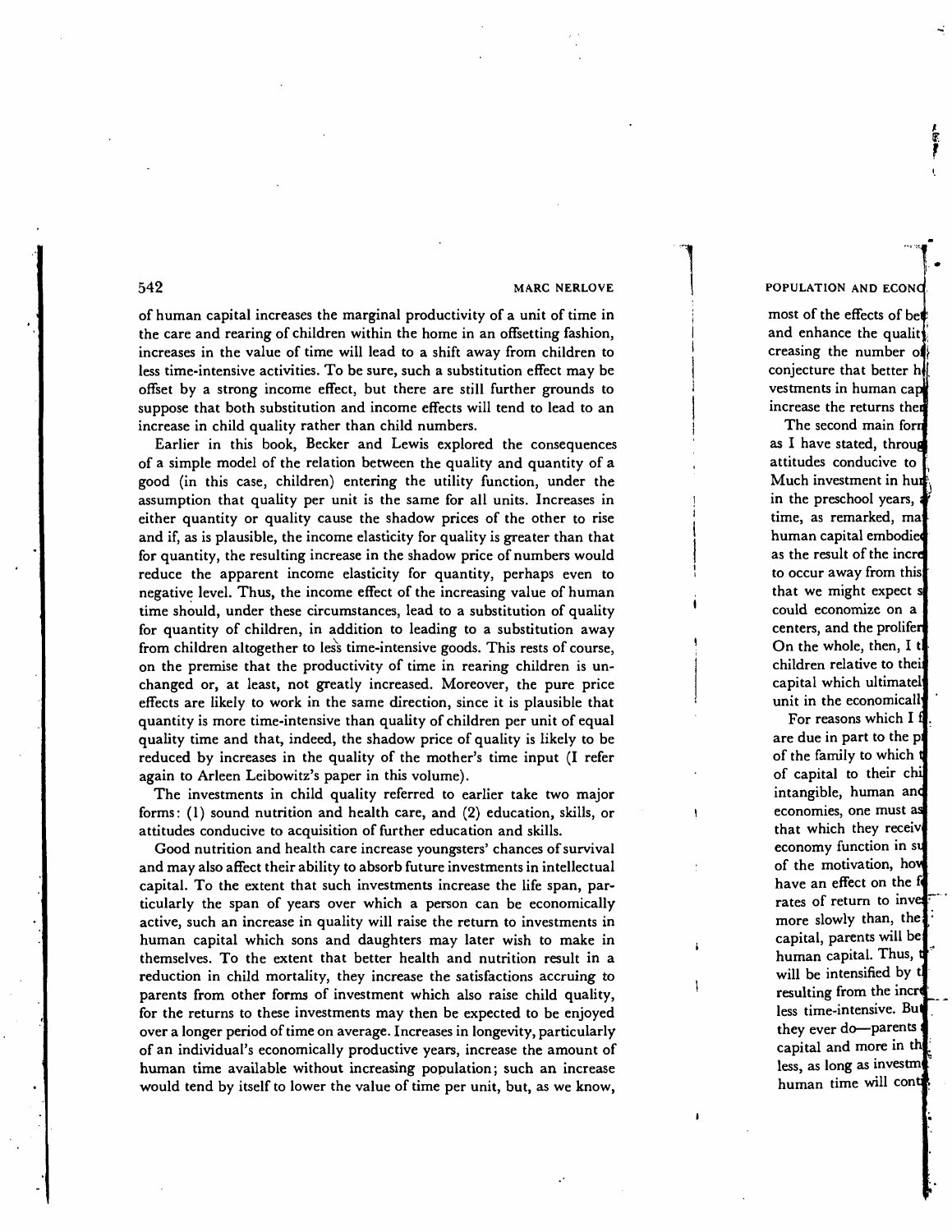#### POPULATION AND ECONOMIC GROWTH 543

most of the effects of better health care and nutrition occur in childhood and enhance the quality of a unit of time in later years more than increasing the number of children. On net balance, therefore, I would conjecture that better health and nutrition lower the costs of further investments in human capital relative to those in other forms of capital and increase the returns therefrom.

The second main form which an increase in child quality may take is, as I have stated, through investment in the form of education, skills, or attitudes conducive to later acquisition of further education or skills. Much investment in human capital of this type tends to be time-intensive in the preschool years, although the productivity of a unit of a mother's time, as remarked, may be especially enhanced by a greater stock of human capital embodied in her, so it is not necessarily true that over time, as the result of the increasing value of human time, substitution will tend to occur away from this form of investment. Nonetheless, it is in this area that we might expect some induced "technological innovations" which could economize on a mother's scarce time. Nursery schools, day-care centers, and the proliferation of "educational" toys are perhaps examples. On the whole, then, I think we may conclude that increases in quality of children relative to their numbers take the form of investments in human capital which ultimately have the effect of raising the value of time per unit in the economically active years of adulthood.

For reasons which I feel certain we do not fully understand, but which are due in part to the presence of children's utilities in the utility function of the family to which they belong, parents do desire to bequeath a stock of capital to their children. Since the stock of capital, material and intangible, human and nonhuman, is growing per capita in Western economies, one must assume that parents desire to pass along more than that which they received from their parents, or that institutions in the economy function in such a way as to induce this outcome. Irrespective of the motivation, however, the increasing value of human time must have an effect on the form in which this capital is passed on. As long as rates of return to investments in human capital remain above, or fall more slowly than, the rates of return to investments in other forms of capital, parents will be induced to bequeath a greater part in the form of human capital. Thus, the tendency toward increasing quality of children will be intensified by the bequest motive, despite the opposite tendency, resulting from the increasing cost of time, to invest in bequests which are less time-intensive. But as rates of return tend to equality over time—if they ever do—parents should tend to bequeath less in the form of human capital and more in the form of financial and physical capital. Nonetheless, as long as investment in human capital occurs, the value of a unit of human time will continue to rise with increases in the stock of capital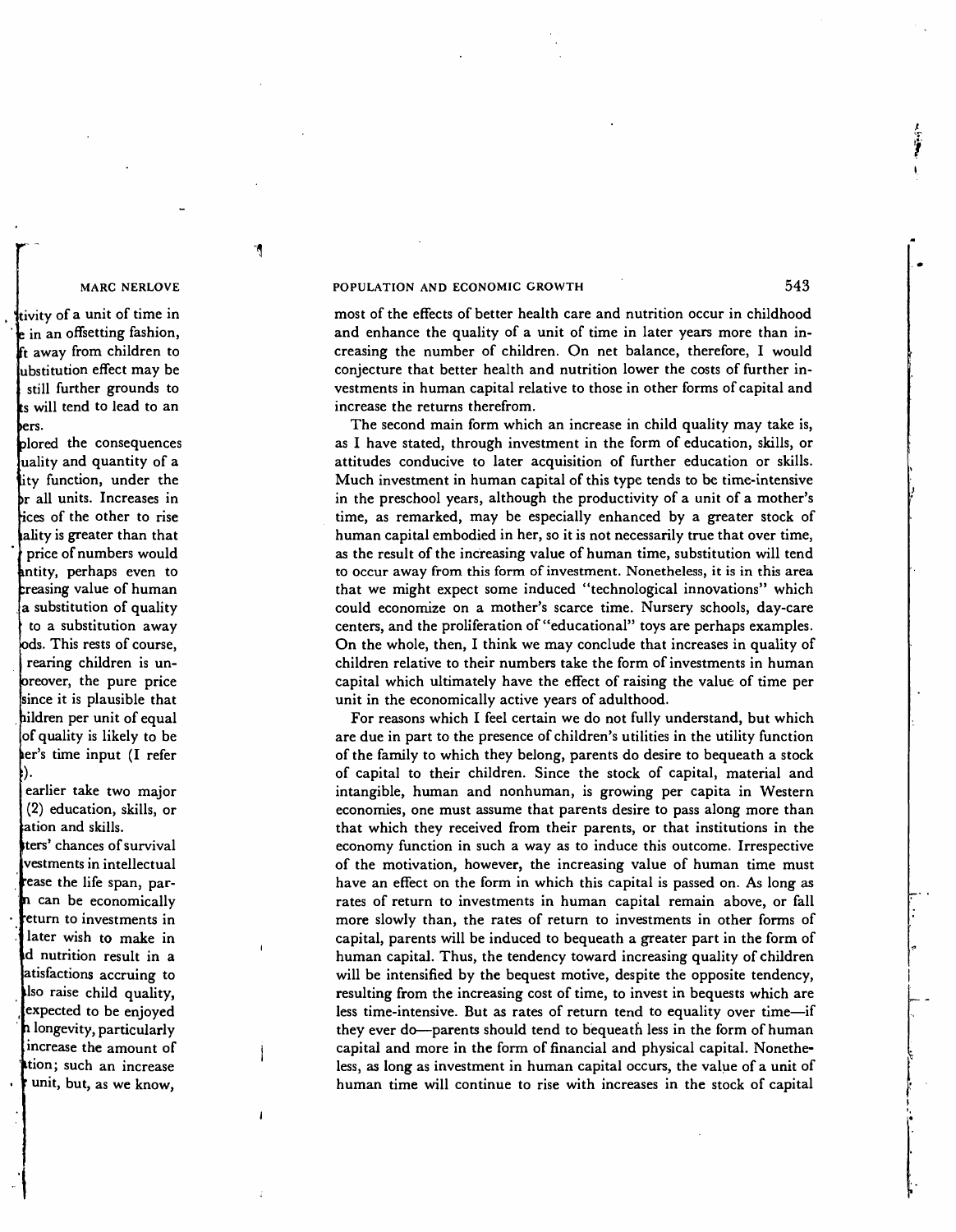per capita, reinforcing the tendency to fewer children of ever-higher quality. Substitution will occur in favor of fewer children of higher quality and perhaps eventually against both quality and quantity of children in favor of commodities and knowledge. The "facts" cited at the beginning of this section, suggesting an increasing portion of total capital formation in this century has occurred in the form of human capital, however, indicate that we may be far from the point at which such substitution begins to take place against children, quality, and quantity combined.

The outlines of a revised Malthusian model begin to emerge, albeit dimly, from the foregoing conjectures and speculations. In this model, the value of human time and changes in that value over time are pivotal, and the limitations imposed by natural resources are mitigated, if not eliminated, by technological progress and increases in the stock of knowledge and of capital, both human and nonhuman. The main link between household and economy is the value of human time; the increased value of human time results in fewer children per household, with each child embodying greater investments in human capital which in turn result in lower mortality and greater productivity in the economically active years. Such greater productivity in turn further raises both the value of a unit of time and income in the subsequent generation and enables persons of that generation to make efficient use of new knowledge and new physical capital. Eventually, rates of return to investments in physical capital, new knowledge, and human capital may begin to equalize, but as long as investment occurs which increases the amount of human capitaL per individual, the value of a unit of human time must continue to increase. It is not possible to say whether the diminishing ability of a human being to absorb such investment would eventually stabilize the number of children per household and at what level, given the satisfactions parents obtain from numbers of children as well as their quality. Nonetheless, over time the model does predict in rough qualitative fashion declining rates of population growth (perhaps eventually zero rates or even negative rates for a time) and declining rates of infant mortality. These are the main features of the demographic transition.

Much remains to be done if this rough and speculative outline is to be translated into a true integration of the new home economics with the modern theory of economic growth, particularly as the former evolves along more dynamic and empirically relevant lines. First, the model must be mathematized—and it is clear that there are many forms in which this may be accomplished—so that the crucial parameters and behavioral relations may be isolated. These must then be studied empirically, for without quantitative knowledge of the parameters and technologies involved and the key behavioral relations the course of the important variables over time cannot be predicted or compared with past behavior.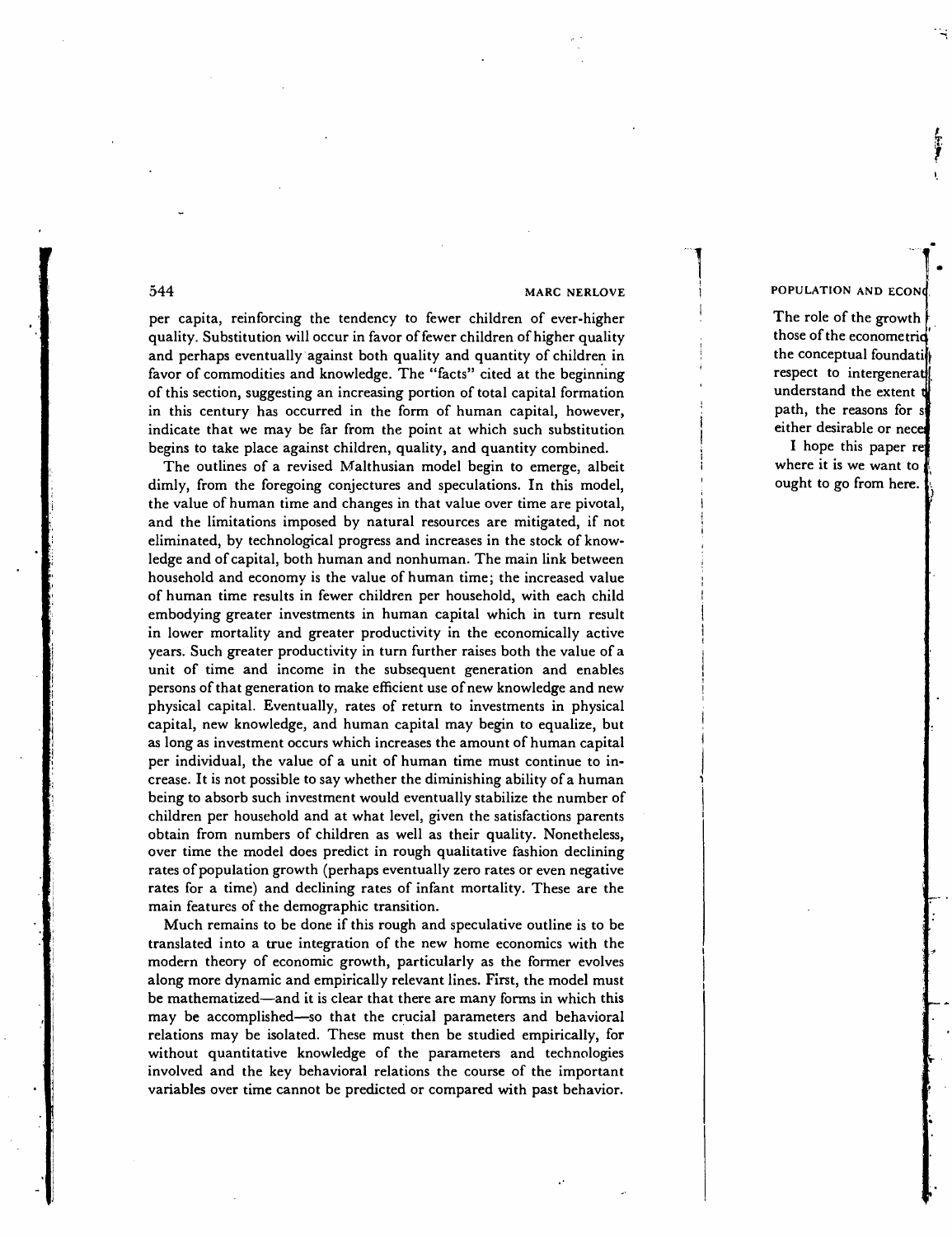The role of the growth theorist is apparent in the first of these tasks and those of the econometrician and economic historian in the second. Finally, the conceptual foundations of the new home economics, particularly with respect to intergenerational transfers, must be clarified if we are to understand the extent to which actual growth departs from the optimal path, the reasons for such departure, and whether collective action is either desirable or necessary to correct such departures.

I hope this paper represents at least a modest beginning in showing where it is we want to get to, if not a set of directions on which way we ought to go from here.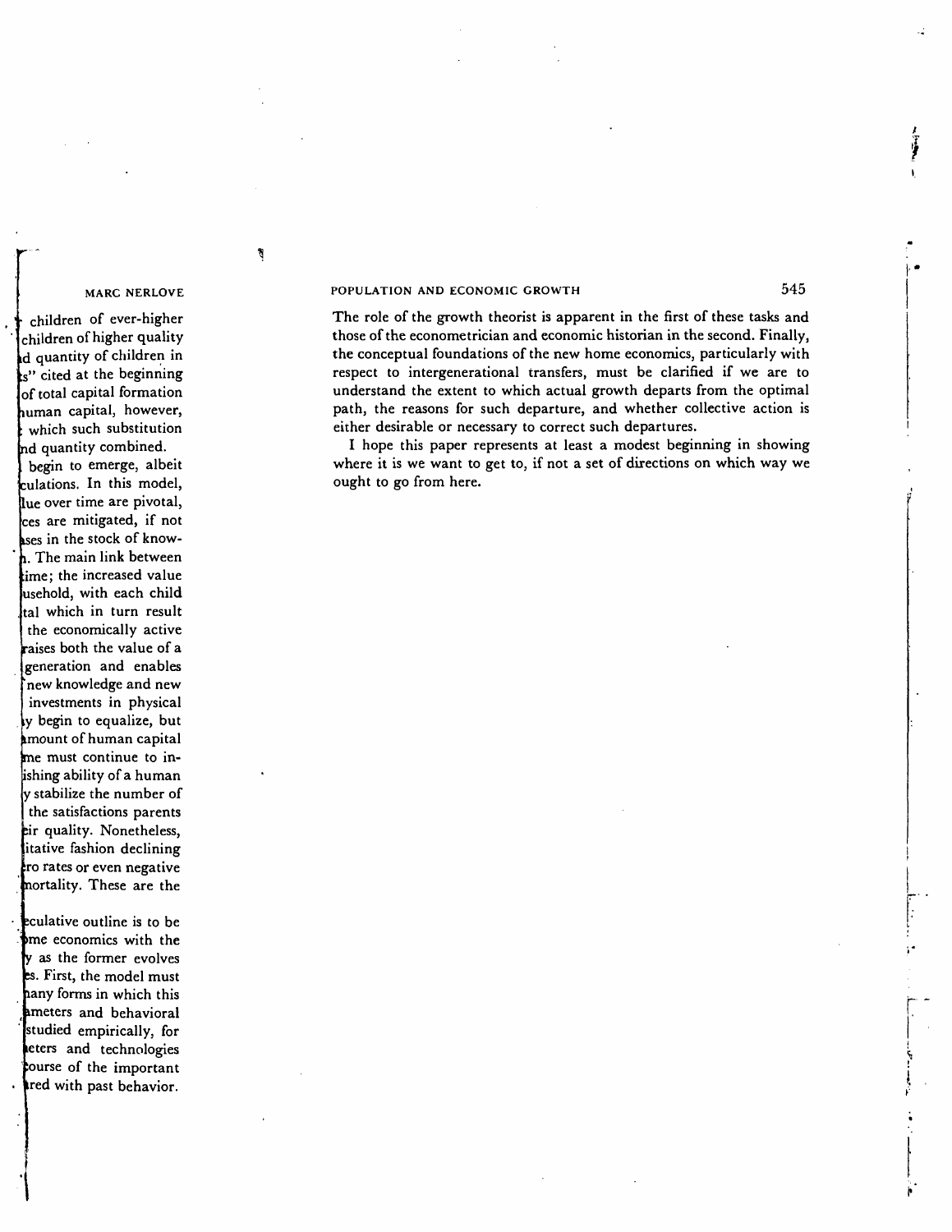# Comment

# Zvi Griliches

Harvard University

I shall divide my comments into two parts, corresponding to Nerlove's discussion of the "new home economics" and the stylized "facts" that appear to be building blocks for a future growth model. I am very much in agreement with Nerlove's exposition of the "new home economics," but I would like to amplify a bit two of his implied criticisms of the state of this theory.

One of the major working assumptions of the theory is the existence of a common family utility function. In his paper in this volume, Gary Becker shows that by introducing the notion of "caring" (or the interdependence of utilities) one can show that the family will behave as if it has a common utility function. This will not do, I think, for the analysis of the empirical phenomena that we are really interested in. What parents care for is not the utility that their children receive, but the utility function that the children have and the resources that they control. Parents care about the consumption basket of their children; they have preferences over actual actions, not just their subjective outcomes. Much of the within-family conflict comes from different evaluations of the same consumption opportunities. For example, since many families appear to subsidize their children's higher education, and since the marginal valuation of family funds may not be the same for different family members, it may pay for the young both to pursue higher education further than appears warranted on straight rate-of-return calculations (somebody else is paying the cost), and to work less hard at it than the donors of the money would have liked them to do. In any case, a common utility function cannot explain either the growth of households or their dissolution, or indicate the point at which it pays for the young to opt out of it. It is probably also not necessary for the analysis of such questions, as is indicated by Becker's model of the marriage market.

 $\cdot$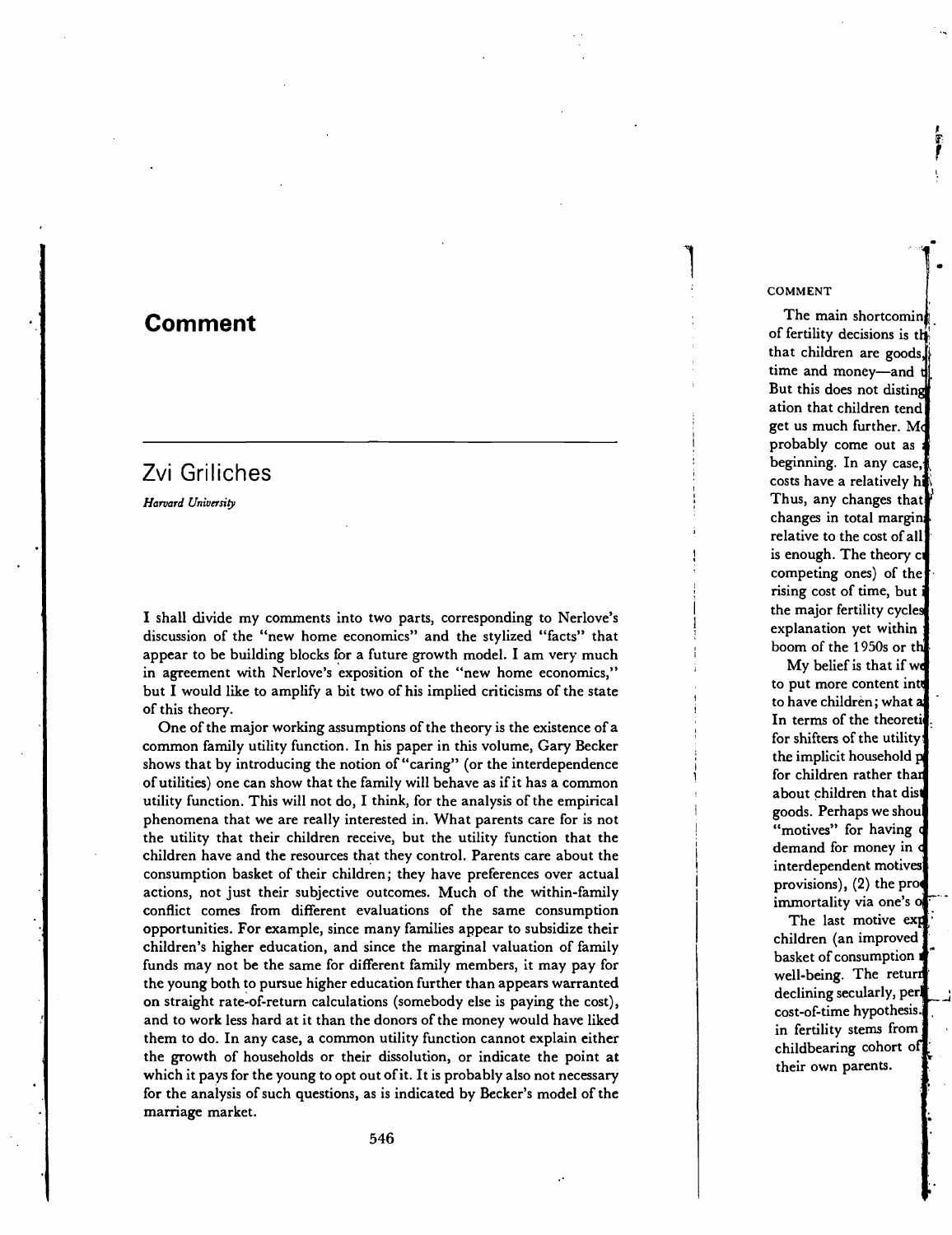The main shortcoming of the "new home economics" for the analysis of fertility decisions is that it assumes too little. The basic postulates are that children are goods, that all goods are subject to two constraints time and money—and that children are relatively time-intensive goods. But this does not distinguish children from hi-fl sets! Adding the observation that children tend to use mother's time more than father's does not get us much further. Moreover, given the aims of the theory, this should probably come out as a conclusion, rather than be assumed from the beginning. In any case, the theory focuses on children as a good whose costs have a relatively high time component (particularly mother's time). Thus, any changes that have occurred have to be explained in terms of changes in total marginal cost (money and time) of this good (children) relative to the cost of all other consumption goods. I do not think that this is enough. The theory currently provides one explanation (among several competing ones) of the secular decline in fertility, attributing it to the rising cost of time, but it fails to provide any convincing explanation for the major fertility cycles that we have experienced. We have no economic explanation yet within the framework of this theory either for the baby boom of the 1950s or the current rather sharp decline in fertility.

My belief is that if we want to study the demand for children, we have to put more content into the-theory and start asking why do people want to have children; what are the returns and not just the costs of this activity? In terms of the theoretical framework used in this volume, I am looking for shifters of the utility function, or, alternatively, for factors that change the implicit household production function. If we are studying the demand for children rather than for hi-fl sets, we have to ask ourselves what it is about children that distinguishes them from other time-intensive durable goods. Perhaps we should go back to some low-level discussions about the "motives" for having children, along the lines of the discussion of the demand for money in older textbooks. I would distinguish at least three interdependent motives: (1) economic security (current labor and old-age provisions), (2) the production of reciprocal caring, and (3) an attempt at immortality via one's offspring.

The last motive explains the attempts to impose an image on the children (an improved version of our own) and the interest in the actual basket of consumption rather than just the summary state (utility) of their well-being. The returns in terms of the first two motives have been declining secularly, perhaps even faster than the rise in costs implied by the cost-of-time hypothesis. It is my guess that part of the recent sharp decline in fertility stems from the clear recognition on the part of the current childbearing cohort of the relatively low rate of return experienced by their own parents.